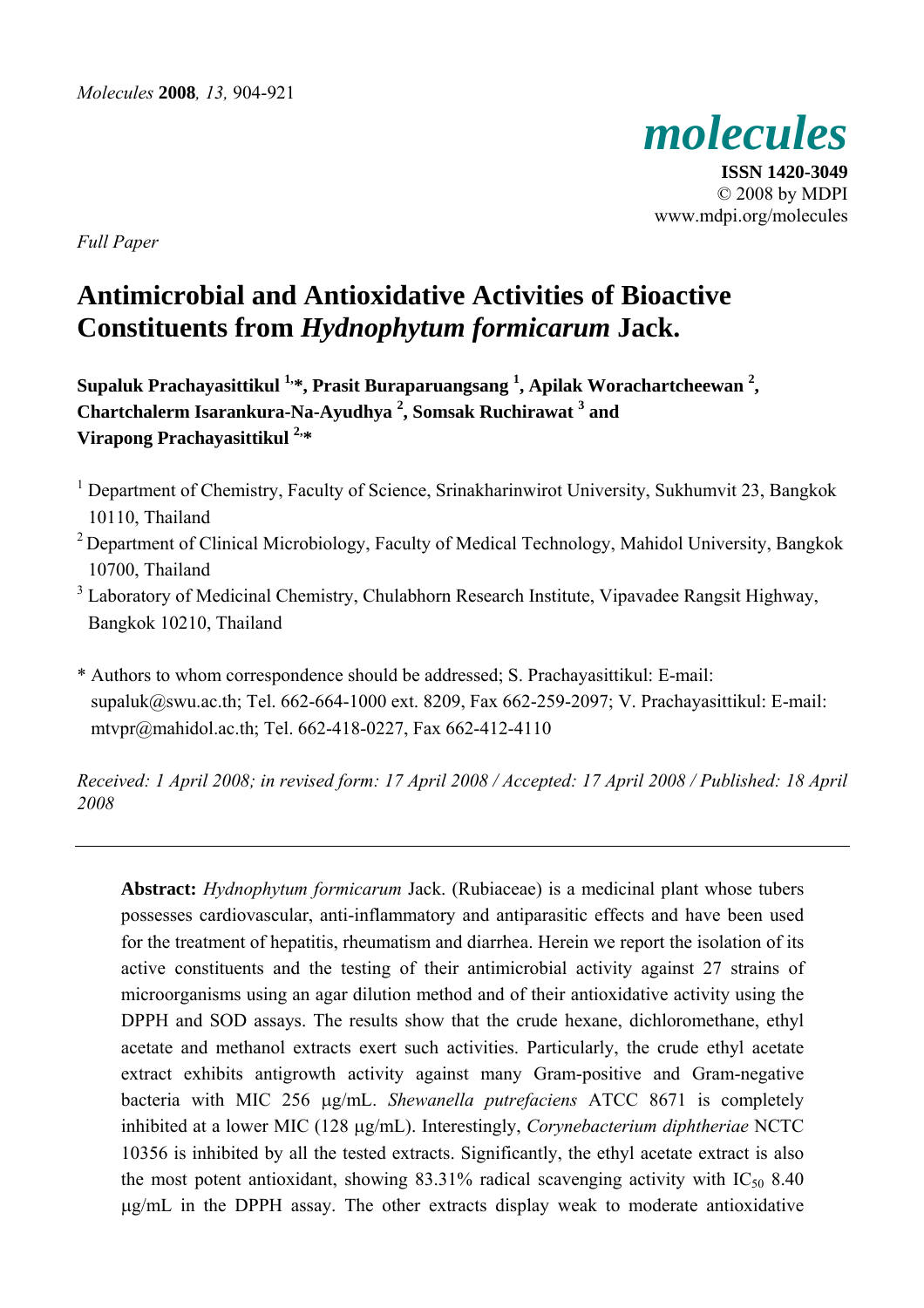activities, ranging from 28.60-56.80% radical scavenging. The SOD assay shows that methanol extract exhibits the highest activity (74.19% inhibition of superoxide radical). The dichloromethane and ethyl acetate extracts display comparable SOD activity. The promising bioactivities of the crude ethyl acetate extract guided the first isolation of bioactive flavonoid and phenolic compounds: isoliquiritigenin (**2**), protocatechualdehyde (**3**), butin (**4**) and butein (**5**) from this species. Their structures have been fully established by 1D and 2D NMR. In addition, stigmasterol was isolated from the crude hexane and dichloromethane extracts. The antimicrobial and cytotoxic activities of compounds **3**-**5** were evaluated. The tested compounds were inactive against HuCCA-1 and KB cell lines, showing  $ED_{50}$  10  $\mu$ g/mL. Protocatechualdehyde (3) completely inhibits the growth of *Plesiomonas shigelloides* with MIC ≤60 μg/mL. As a result, we propose that *Hydnophytum formicarum* Jack. can serve as a new source enriched with potent antioxidative and antimicrobial agents.

**Keywords:** *Hydnophytum formicarum* Jack., antimicrobial, antioxidative and cytotoxic activities.

# **Introduction**

*Hydnophytum formicarum* Jack. or ant plant, a medicinal plant of the Rubiaceae family [1, 2], is known in Thai as Hua roi roo [3] as well as by other local names. It is commonly found in the East and South of Thailand, South-East Asia, Papua New Guinea and Pacific Islands [2]. Its tuber possesses cardiovascular, antiinflammatory and antiparasitic effects, and is used for the relief of skin rashes and as a neurotonic [4], and as a treatment of headache [5], hepatitis, rheumatism and diarrhea [6, 7].

*Hydnophytum formicarum* Jack. has several branches with opposite fleshy, oval leaves and small sessile, axillary white flowers and red berries [1]. The typical size varies from 10-12 cm to 30-50 cm [8]. The tubers' cavities have one or more entrance holes communicating with the outside, through which it absorbs both water and substances to obtain essential nutrients from faecal material and debris brought in by ants. In return the plants provide food for the ants in a form of nectar or other proteinrich sources and for this reason *Hydnophytum formicarum* Jack. is well known as the ant plant.

The plant has a long tradition of use in Thai traditional medicine as a mixture with other plant extracts for the treatment of diabetes. However, no chemical isolation and characterization of the components of this medicinal plant have been reported. The xanthine oxidase inhibitory activity of the *Hydnophytum formicarum* Jack. was previously reported [6]. Additionally, its antiproliferative activity against human HT-1080 fibrosarcoma cells was described [7]. The many interesting reports concerning the medicinal value of *Hydnophytum formicarum* Jack. as a folk remedy and its diverse reported biological activitives prompted us to investigate the bioactive ingredients of the tubers of *Hydnophytum formicarum* Jack to search for new sources of medicinal agents. Herein, we report the isolation, structure elucidation and biological evaluation of the antimicrobial and antioxidative activities , including cytotoxic effects, of the identifed components.

**Results and Discussion**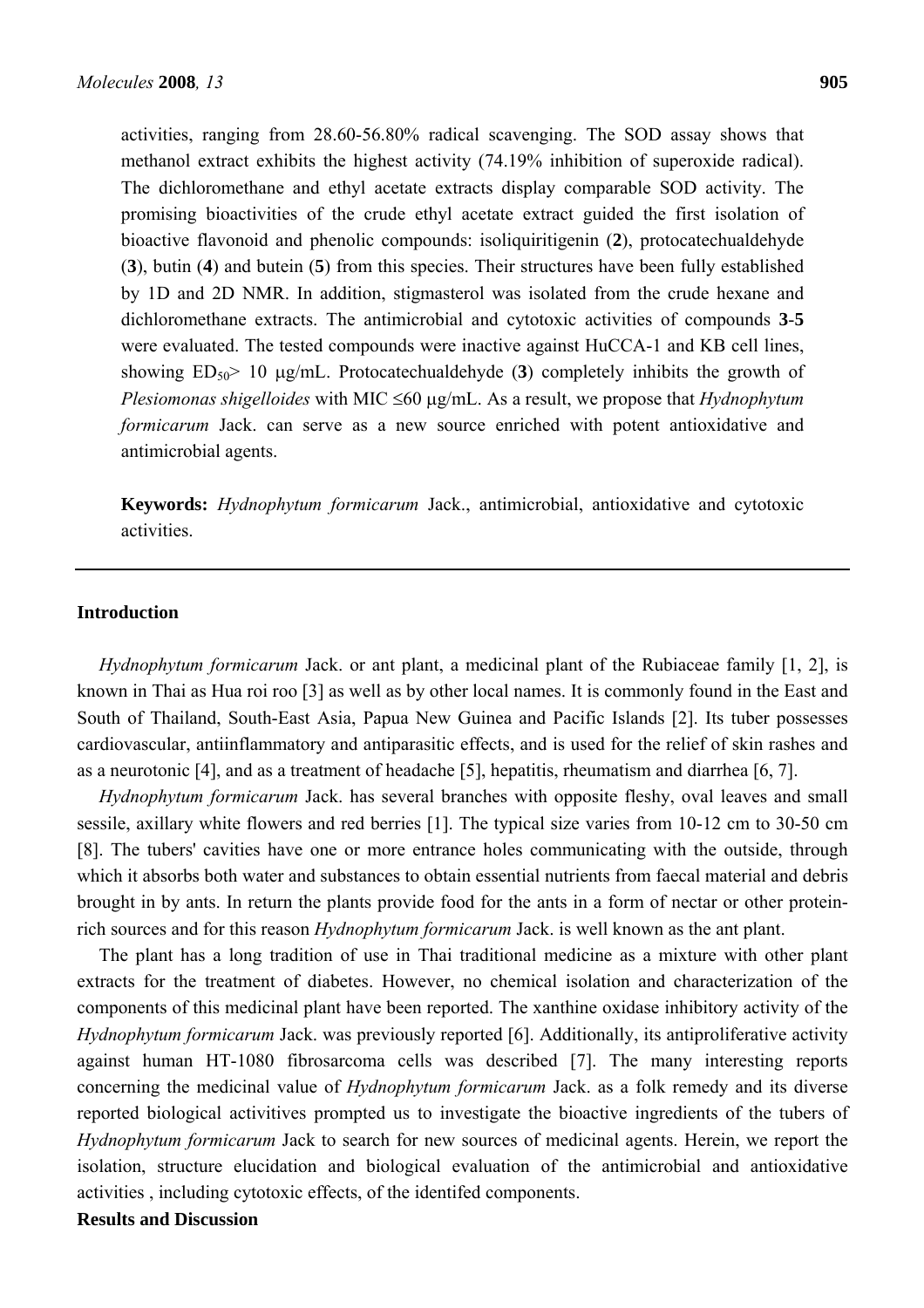#### *Isolation and structure elucidation*

The crude hexane extract of dried *Hydnophytum formicarum* Jack. tubers was repeatedly chromatographed on a silica gel column using gradient elution with hexane-acetone mixtures to give a green gum containing a white solid. Recrystallization provided stigmasterol (**1**) of m.p. 152 – 153°C [9]. The structure was confirmed by comparison of its  ${}^{1}H$ - and  ${}^{13}C$ -NMR spectral data with that of an authentic sample. Similarly, the crude dichloromethane extract was isolated and purified as described to give the stigmasterol (**1**). The crude ethyl acetate extract was separated by repeated silica gel column and preparative TLC using gradient elution to obtain four compounds: isoliquiritigenin (**2**), protocatechualdehyde (**3**), butin (**4**) and butein (**5**) (Figure 1), all of which have been isolated from *Hydnophytum formicarum* Jack. for the first time. The structures of **2-5** were elucidated using UV, IR, and comparison of their <sup>1</sup>H- and <sup>13</sup>C-NMR with the literature data [10-18]. In this study, 2D NMR spectral data was also obtained.





*Biological activities* 

## *Antimicrobial activity*

The crude hexane, dichloromethane, ethyl acetate and methanol extracts, and the isolates **3-5** from *Hydnophytum formicarum* Jack. were tested for antimicrobial activity against 27 strains of microorganisms using the agar dilution method [19]. The results (Table 1) show that all the tested extracts completely inhibit the growth of the Gram-positive bacterium *C*. *diphtheriae* NCTC 10356 with MIC 256 μg/mL. This strain was the most sensitive, as it was the only one inhibited by the crude hexane and dichloromethane extracts. Other microorganisms: *A. xylosoxidan* ATCC 2706, *S. aureus*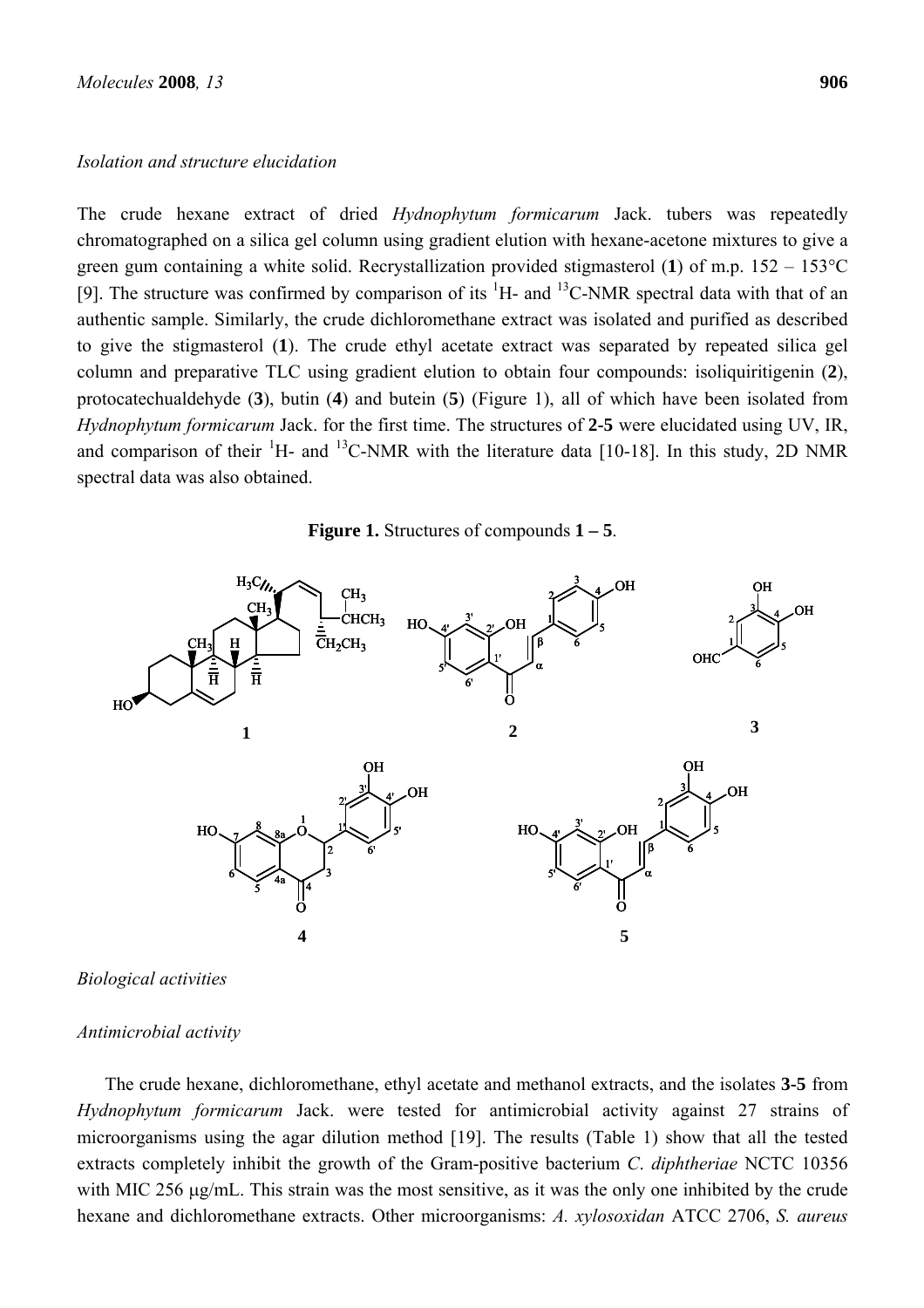ATCC 25923, *M. lutens* ATCC 10240, *S. dysenteriae*, *S. pyogenes* II, *A. hydrophila* and *B. cereus* were completely inhibited by the crude ethyl acetate extract, with MIC 256 μg/mL. The ethyl acetate extract completely inhibits the growth of *S. putrefaciens* ATCC 8671 with a low MIC (128 μg/mL). In addition, the crude methanol extract displays antigrowth activity against *S. pyogenes* II and *B. cereus*, with MICs of 256 μg/mL.

The antimicrobial activity of pure compounds **3 – 5** isolated from the crude ethyl acetate extract was similarly evaluated. It was found (Table 1) that only compound **3** displayed complete inhibiton against *P. shigelloides*, with MIC  $\leq 60 \mu g/mL$ . In comparison ampicillin, a positive control, showed antigrowth activity against *P. shigelloides* at MIC 10 μg/mL.

| Compound <sup>a,b</sup>       | Microorganism             | Gram   | MIC <sup>c</sup> |
|-------------------------------|---------------------------|--------|------------------|
|                               |                           |        | $(\mu g/mL)$     |
| Crude hexane extract          | C. diphtheriae NCTC 10356 | $^{+}$ | 256              |
| Crude dichloromethane extract | C. diphtheriae NCTC 10356 | $^{+}$ | 256              |
| Crude ethyl acetate extract   | C. diphtheriae NCTC 10356 | $+$    | 256              |
|                               | A. xylosoxidan ATCC 2706  |        | 256              |
|                               | S. aureus ATCC 25923      | $+$    | 256              |
|                               | M. lutens ATCC 10240      | $+$    | 256              |
|                               | S. dysenteriae            |        | 256              |
|                               | S. pyogenes II            | $^{+}$ | 256              |
|                               | A. hydrophila             |        | 256              |
|                               | B. cereus                 | $+$    | 256              |
|                               | S. putrefaciens ATCC 8671 |        | 128              |
| Crude methanol extract        | C. diphtheriae NCTC 10356 | $+$    | 256              |
|                               | S. pyogenes II            | $+$    | 256              |
|                               | B. cereus                 | $+$    | 256              |
| Compound 3                    | P. shigelloides           |        | $\leq 60$        |
| Ampicillin                    | P. shigelloides           |        | 10               |

**Table 1**. Antimicrobial activity of *Hydnophytum formicarum* Jack.

a: compound **4** was tested at 64 μg/mL, no growth inhibition.

b: compound 5 was tested at 115 μg/mL, no growth inhibition.

c: minimum inhibitory concentration

# *Antioxidant activity*

The antioxidant activity of the crude extracts was tested using the DPPH (2,2-diphenyl-1 picrylhydrazyl) [20] and SOD (superoxide dismutase) [21] assays. The results (Table 2) demonstrate that all the tested crude extracts possess some antioxidative activity. In the DPPH assay, the crude ethyl acetate extract at 333.33  $\mu$ g/mL exhibits highest radical scavenging activity (83.31 %) with IC<sub>50</sub> of 8.40  $\mu$ g/mL, while *α*-tocopherol, a positive control, shows antioxidative activity with IC<sub>50</sub> 6.67 μg/mL (Figure 2). The crude dichloromethane and methanol extracts showed moderate activity (55.70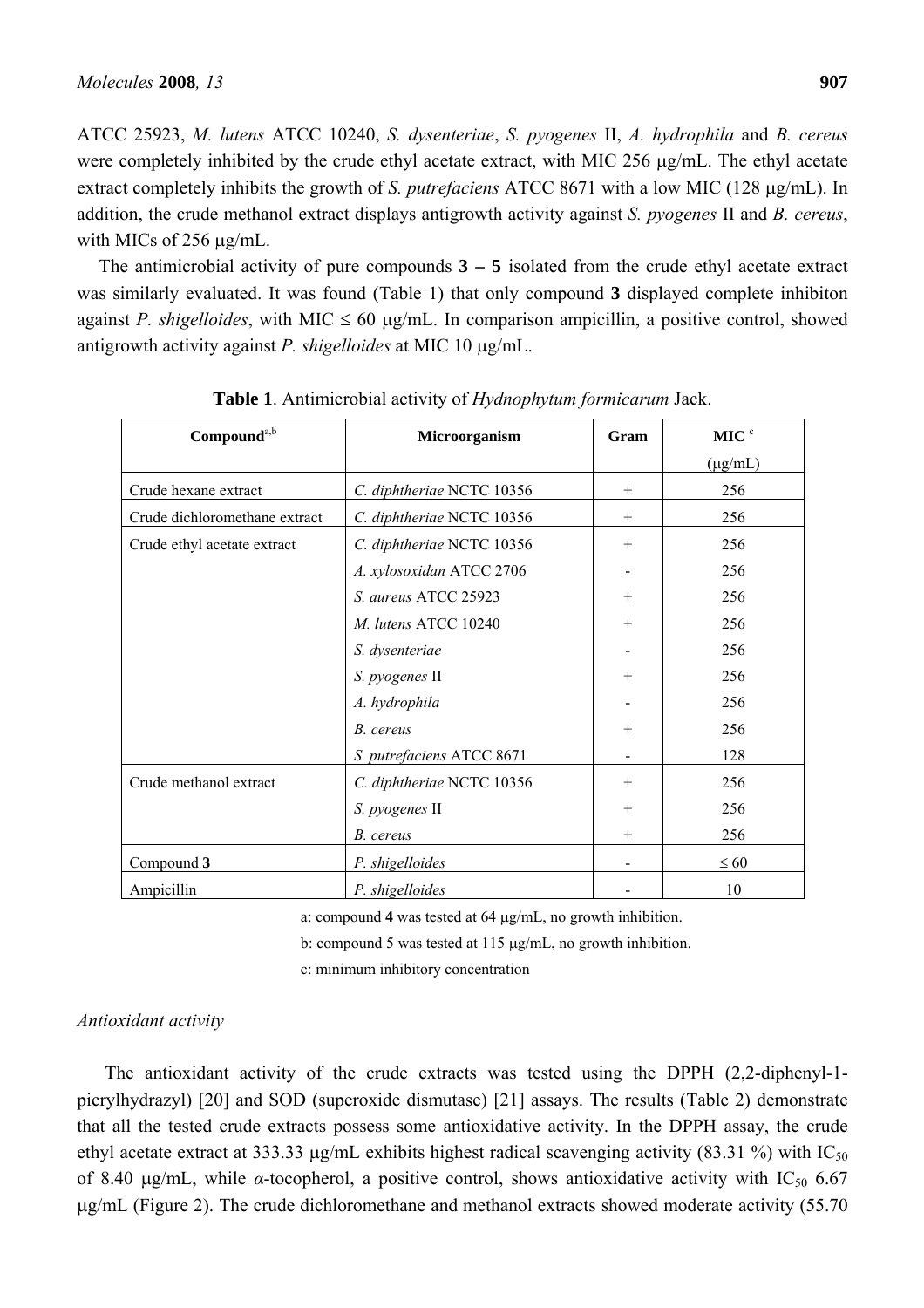and 56.80 % radical scavanging, respectively). The nonpolar crude hexane extract is a weak antioxidant, showing 28.60% radical scavenging activity.

The SOD activity at 300 μg/mL shows that the crude methanol extract exhibits the highest (74.19 %) inhibition of superoxide anion. The native SOD, a positive control (7.6 U) exhibits 75.98 % inhibition. The crude dichloromethane and ethyl acetate extracts exert moderate SOD activity (62.24 and 67.91% inhibition, respectively) as shown in Figure 3. The hexane extract exhibits weak SOD activity.

| Compound                      | Radical scavenging activity $(\% )$<br>$(333.33 \,\mu g/mL)$ | Superoxide dismutase activityb $(\% )$<br>$(300 \,\mu g/mL)$ |
|-------------------------------|--------------------------------------------------------------|--------------------------------------------------------------|
| Crude hexane extract          | 28.60                                                        | 25.86                                                        |
| Crude dichloromethane extract | 55.70                                                        | 62.24                                                        |
| Crude ethyl acetate extract   | 83.31                                                        | 67.91                                                        |
| Crude methanol extract        | 56.80                                                        | 74.19                                                        |

**Table 2.** Antioxidative activity of *Hydnophytum formicarum* Jack.

a: *α*-Tocopherol was used as a positive control.

b: Native SOD (7.6 U) from bovine erythrocytes was used as a positive control.



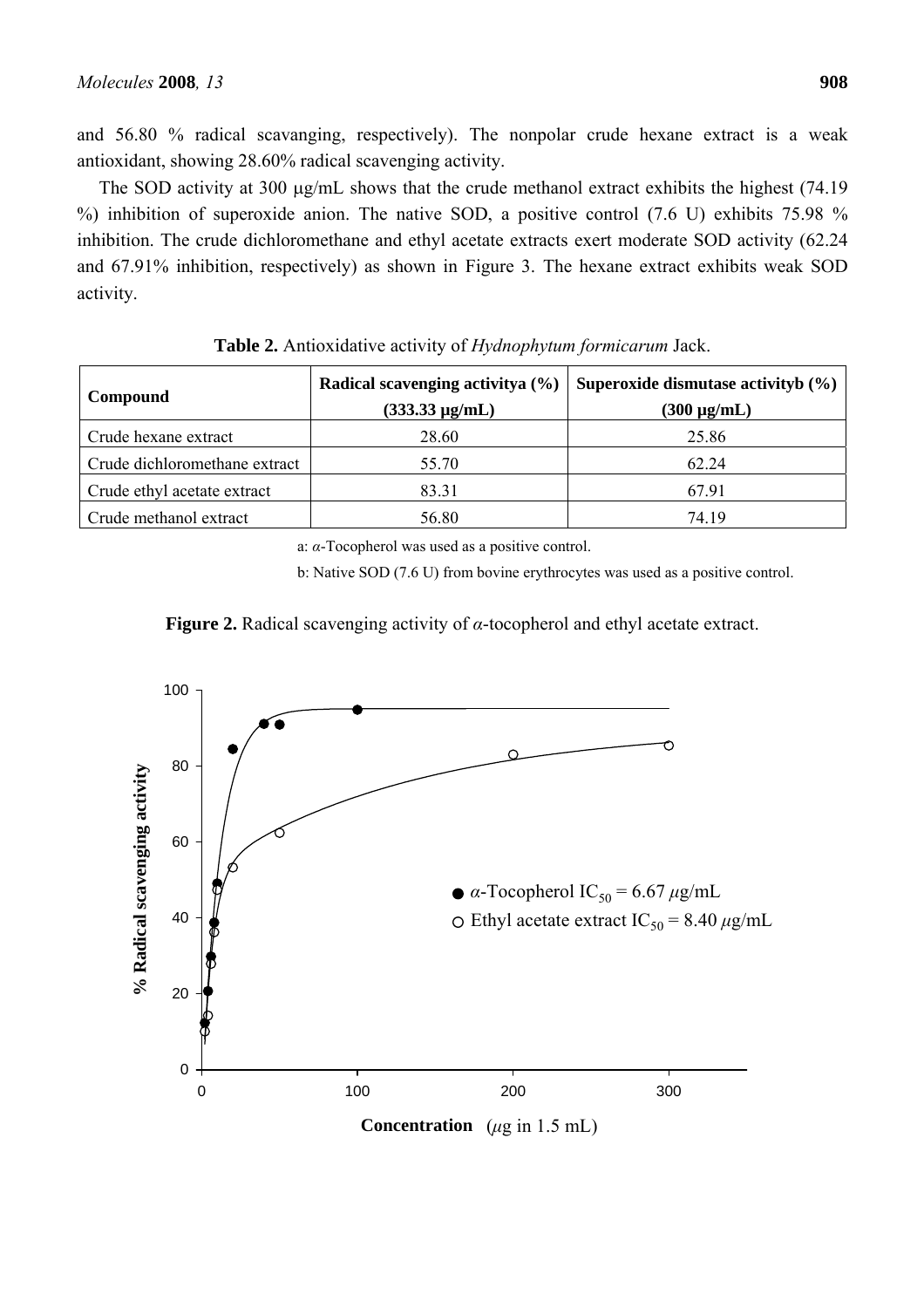

**Figure 3.** Superoxide dismutase activity of crude extracts.

\*Note: Native SOD  $(7.6 \text{ U}) = 75.98\%$  inhibition

#### *Cytotoxic activity*

The isolates **3, 4** and **5** were evaluated for cytotoxic activity [22] against two cell lines: HuCCA-1 and KB, using etoposide as a positive control. It was observed that the tested compounds **3 – 5** (Table 3) were all inactive, showing  $ED_{50} > 10 \mu g/mL$ .

|           | $ED_{50}$ (µg/mL) <sup>*</sup> |                     |  |
|-----------|--------------------------------|---------------------|--|
| Compound  | HuCCA-1 cell line              | <b>KB</b> cell line |  |
|           | >10                            | >10                 |  |
|           | >11                            | >11                 |  |
| 5         | >11                            | >11                 |  |
| Etoposide | 4.0                            | 0.25                |  |

**Table 3.** Cytotoxic activities of compounds **3 – 5.** 

\*  $ED_{50}$  ">" indicates that compounds are inactive at that concentration or inhibit cell growth less than 50%.

The antimicrobial and antioxidative assay results (Tables 1 and 2) have shown that all the tested extracts exert such some biological activity. Particularly, the crude ethyl acetate extract exhibited antigrowth activity against many Gram-positive and Gram-negative bacteria with MIC 256 μg/mL,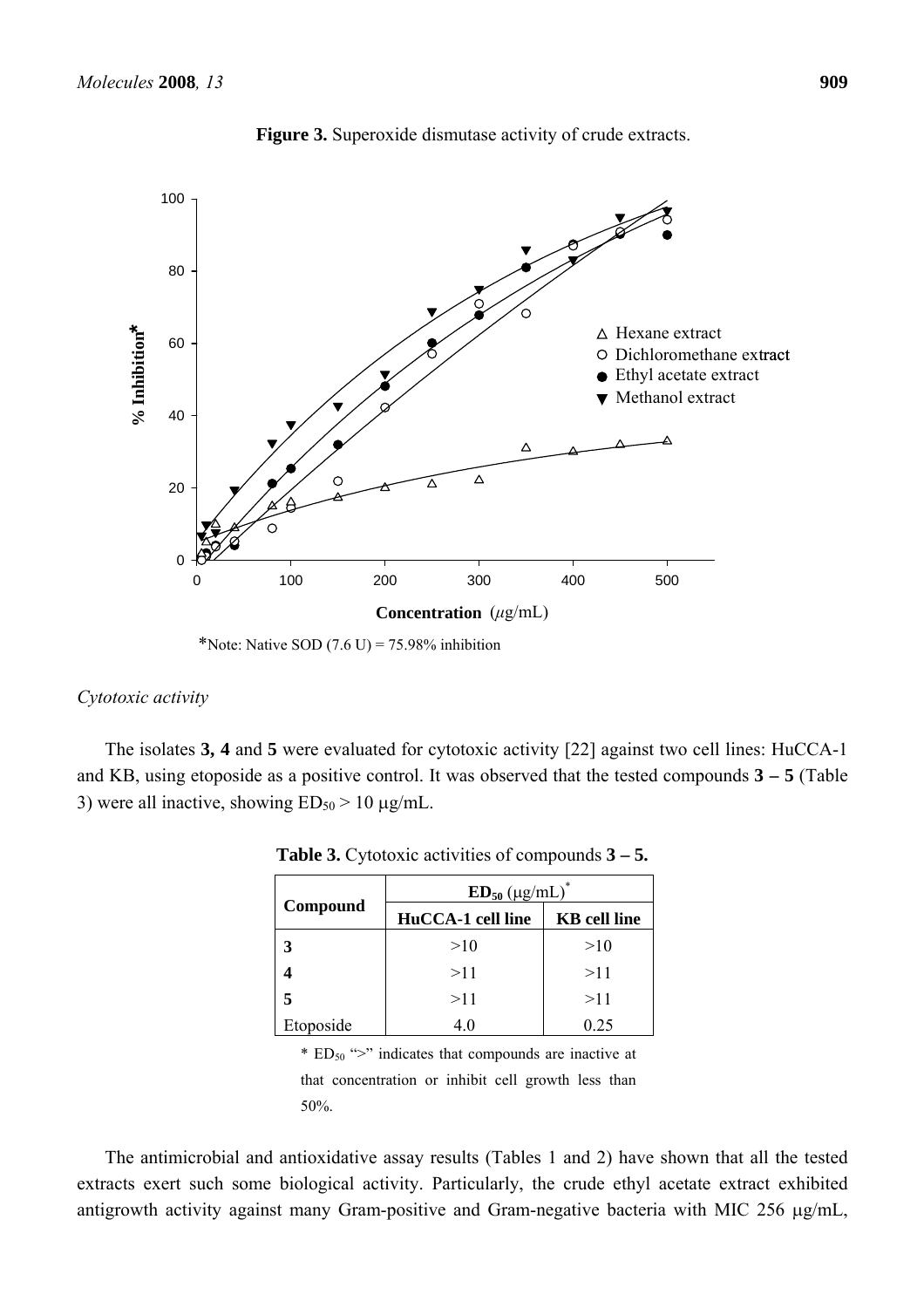while *S. putrefaciens* ATCC 8671 is completely inhibited at a lower MIC of 128 μg/mL. It is interesting to note that all the tested extracts can inhibit the growth of *C. diphtheriae* NCTC 10356. However, antigrowth activity against the yeasts tested, *S. cereviseae* ATCC 2601 and *C. albican*s ATCC 90028, was not observed.

The antioxidative activity (DPPH assay) of the tested extracts indicated moderate to high (55.70- 83.31 %) radical scavenging activities, except for the hexane extract, is a weak antioxidant (28.60 % radical scavenging). Significantly, the ethyl acetate extract is the most potent in this respect, exhibiting 83.31% radical scavenging activity with  $IC_{50}$  8.40  $\mu$ g/mL. In the SOD assay the methanol extract exerted the highest inhibition (74.19 %) of superoxide radical. It is interesting to note that the activity increases with higher polar solvent extracts. It was reported that methanol and methanol-water extracts of *Hydnophytum formicarum* Jack. showed xanthine oxidase inhibitory (XO) activity (10.3 and 32.5%, respectively) at 50 μg/mL, while its water extract at 100 μg/mL exhibited  $\leq$  0.1% XO activity [6]. In addition, methanol and methanol-H<sub>2</sub>O (1:1) extracts of *Hydnophytum formicarum* Jack. displayed potent antiproliferative activity against human lung A549 adenocarcinoma cell, with an  $ED_{50}$  value of less than 4 μg/mL. Such activity was observed against other cell lines, such as highly metastatic human HT-1080 fibrosarcoma, human cervical HeLa and murine colon 26-L5 carcinoma cells [7]. Our findings have led to the first isolation of flavonoid and phenolic pure compounds **2**-**5** from the ethyl acetate extract of *Hydnophytum formicarum* Jack. so it is conceivable that the potent antioxidative activity (DPPH assay) of the ethyl acetate extract may result from these constituents **2-5**. Their structures have been fully established by 1D and 2D NMR. Additionally, stigmasterol was also isolated from the crude hexane and dichloromethane extracts.

The isolated compounds **3**-**5** were tested for antimicrobial and cytotoxic activities. The tested compounds were inactive against HuCCA-1 and KB cell lines,  $ED_{50} > 10 \mu g/mL$ . Only protocatechualdehyde (**3**) exhibits antigrowth activity against *P. shigelloides*, with MIC ≤60 μg/mL. Due to the limited quantity available of the isolated compounds, compounds **4** and **5** were tested at 64 and 115 μg/mL, respectively. No antimicrobial activity was observed at these concentrations.

Isoliquiritigenin (**2**) was first found in nature in 1953 from *Dahlia variabilis* (Compositae) [23]. It was also isolated from *Glycyrrhiza glabra* (licorice) [24], *Sinofranchetia chinensis* [25] and recently from *Broussonetia papyrifera* (paper mullery) [26]. Additionally, isoliquiritigenin glycoside was isolated from woody parts of the thickening root of *Glycyrrhiza glabra* [27].

Diverse biological activities of isoliquiritigenin were reported. For example, it exhibited effects on cardiac [28] and aortic smooth muscle [29], and showed anti-platelet [30], vasorelaxant [31], antioxidant [32] and antitumor activities [33]. Particularly, isoliquiritigenin was very potent antioxidant toward LDL oxidation [24], as well as, xanthine oxidase inhibitor [25] and tyrosinase inhibitor [26]. It was first reported to inhibit proliferation and induce apoptosis of human hepatoma (Hep G2 cells) via p53-dependent pathway [34]. Inhibition of tumor necrosis factor-α (TNF-α) on the induction of ROS production and neutrophil adhesion to endothelial cell was also described [35]. Moreover, its biological activities including the decrease of prostaglandin E2 and nitric oxide production in RAW 264.7 mouse macrophages cell [36], potent antitumor activity and inhibition of prostate cancer cell [37] were documented.

Our studies show that protocatechualdehyde (**3**) exhibits complete antigrowth activity against *P. shigelloides*, with MIC  $\leq 60$  μg/mL. Recently, the phenolic compound 3 has been reported to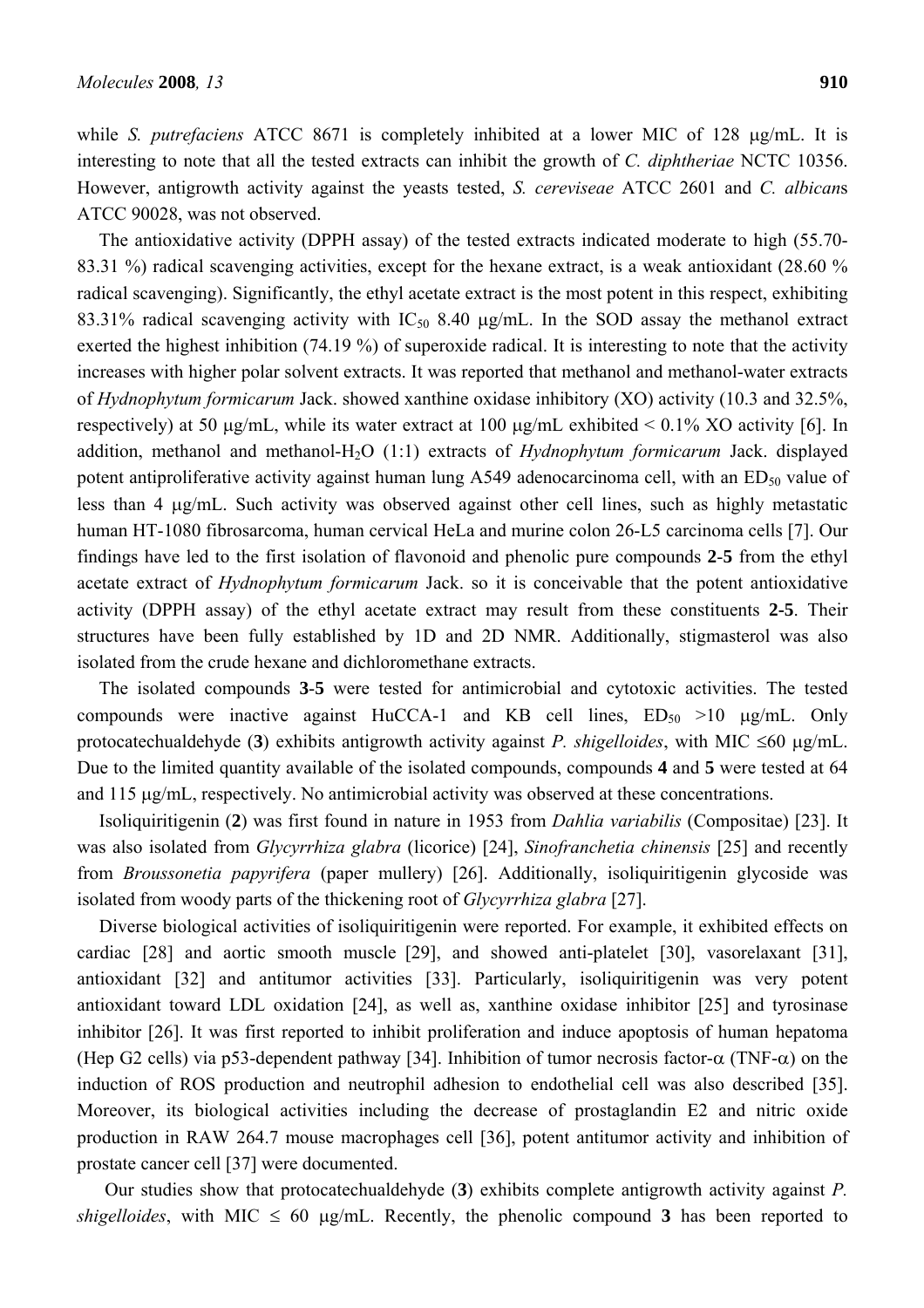significantly inhibit the growth of *Oenococcus oen*i VF [38]. Such compound was isolated from fruit of *Amomun tsao-ko* [39], root of *Salvia miltiorrhiza* [40], *Salvia officinalis* [41] and fruit of *Ganoderma applanatum* [42]. It exerted diverse biological activities e.g. antiproliferative, antioxidant, antitumor [43], reduced blood glucose level and inhibited lens opacity in streptozotocin induced diabetic cataract in rats [44] and inhibited HIV-1 replication in acute cytolytic infection of CEM cells [45].

The specific rotation of butin (**4**) was –87° and was first found in *Hydnophytum formicarum* Jack. Previously, butin was isolated from the seeds of *Butea frondosa* and was shown to possess postcoital antiimplantation and anticonceptive activities in the pregnant rats when administered orally during the implantation period [46]. Furthermore, butin was found in *Vernonia anthelmintica* Willd and in dried vine stem of *Spatholobus suberectus* Dunn [47], which showing the greatest (80.1%) anti-tyrosinase activity of human melanocytes.

Butein was isolated from *Butea frondosa* [48], *Viguiera multiflora* (Nutt.) [49], *Baeria chrysostoma* (F. and M.) [49], *Cosmos sulphureus* [50], *Dahlia variabilis* [49], *Coreopsis maritima* [51], *Coreopsis gigantea* [51], heartwood of *Dalbergia odorifera* T. [52] and from *Rhus verniciflua* Stokes [53]. This report constitutes the first isolation of butein (**5**) from *Hydnophytum formicarum* Jack. It was reported that butein served as a powerful antioxidant against lipid and LDL peroxidation by its free radical scavenging action and metal ion chelation [52, 54-56]. Moreover, butein exhibited other bioactivities such as anti-inflammatory [53, 57-58], strong aromatase inhibitor with  $IC_{50}$  less than 5 μM (3.75 μM) [59], inhibited TNF- $\alpha$  [58], inhibited cyclooxygenase 2 by lipopolysaccharide, inhibited nitric oxide production and inducible nitric oxide synthase (iNOS) [57], inhibited cAMPspecific phosphodiesterase [60] and angiotensin converting enzyme [61] as well as antinephritic effects [62], induced apoptosis in HL-60 cells [63] and B16 melanoma cells [64].

It is well known that stigmasterol is a phytosterol isolated from soy beans and other plants. Stigmasterol showed antioxidative activity, determined by the thiocyanate method [65], and lipid antioxidant properties [66]. In addition, stigmasterol significantly suppressed HMG-CoA reductase activity leading to approximately 11% reduction in plasma cholesterol levels in Wistar and WKY rats feeding 0.5 % stigmasterol [67].

According to the reported biological activities of isoliquiritigenin (**2**), protocatechualdehyde (**3**), butin (**4**), butein (**5**) and stigmasterol (**1**) our results provide remarkable support for the use of *Hydnophytum formicarum* Jack. as traditional medicine, e.g. for treatment of diabetes, rheumatism and diarrhea. Furthermore, *Hydnophytum formicarum* Jack. can be considered as a new natural source of the bioactive flavonoid and phenolic compounds **2**-**5**.

# **Conclusions**

In conclusion, we have provided the experimental data to support the use of *Hydnophytum formicarum* Jack. as a herbal medicine. Significantly, the crude ethyl acetate extract exhibited potent antioxidative activity (DPPH assay), with  $IC_{50}$  8.40  $\mu$ g/mL, as well as antimicrobial activity. In addition, the other tested crude hexane, dichloromethane and methanol extracts show antimicrobial and antioxidative activities. The compounds **2**-5 isolated from the ethyl acetate extract are effective antioxidants and antimicrobials. Although these compounds **2**-**5** were previously isolated from other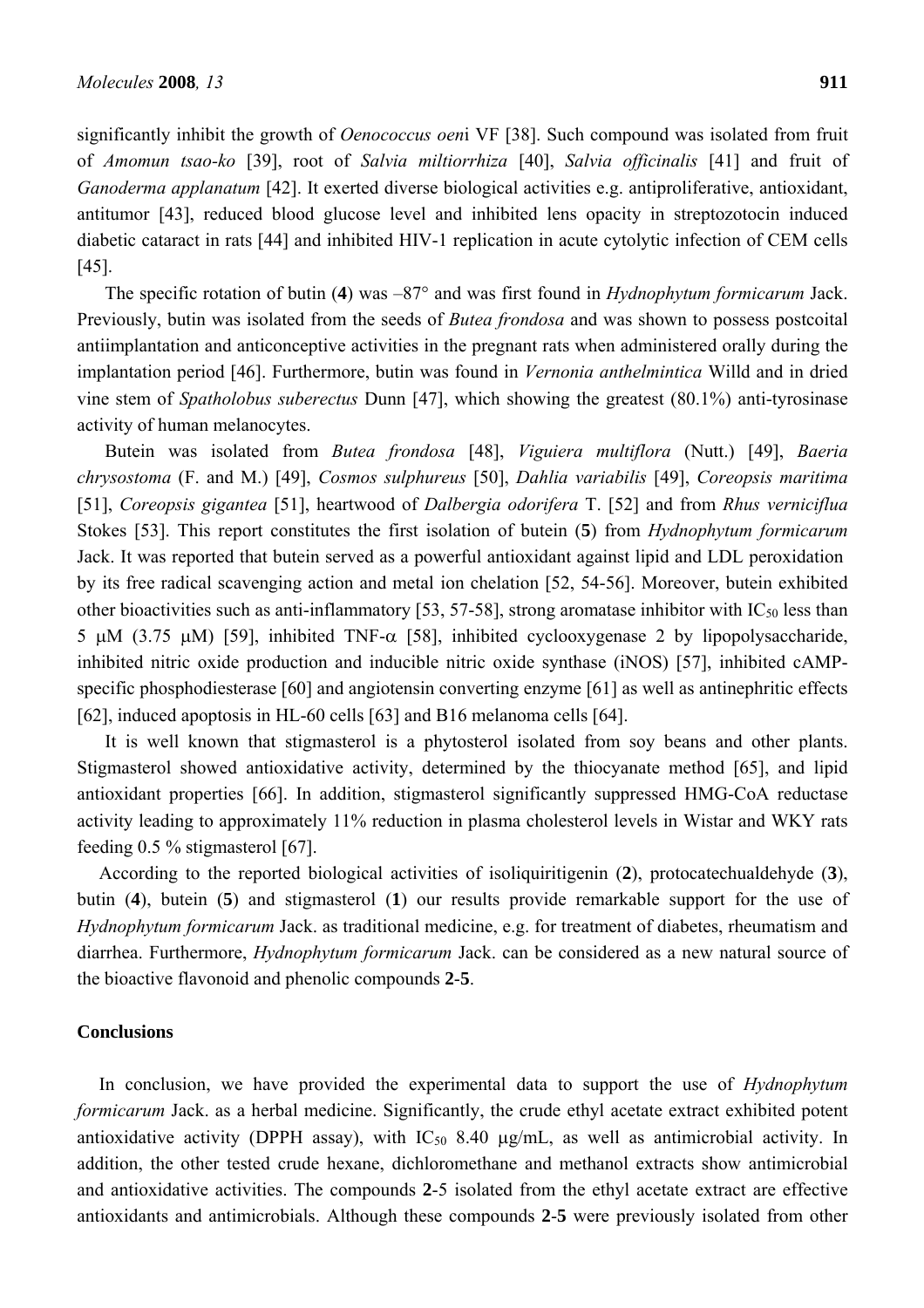plants, they have been first found in *Hydnophytum formicarum* Jack. by our group. Their structures have been fully established by 1D and 2D NMR. The compounds **3**-**5** were tested for antimicrobial and cytotoxic activities. The tested compounds were inactive against HuCCA-1 and KB cell lines, showing ED50 >10 μg/mL. Protocatechualdehyde (**3**) completely inhibits the growth of *P. shigelloides*, with MIC ≤60 μg/mL. As a result, the *Hydnophytum formicarum* Jack. could serve as a new natural source enriched with potent antioxidative and antimicrobial agents. Our isolates **2**-**5** are potential lead compounds to be further structurally modified leading to new and effective therapeutics. Other biological activities of *Hydnophytum formicarum* Jack. are being investigated.

# **Experimental**

#### *General*

Melting points were determined on an Electrothermal melting point apparatus (Electrothermal 9100) and are reported without correction.  ${}^{1}H$ - and  ${}^{13}C$ -NMR spectra were recorded on a Bruker AM 400 instrument with a 400/100 MHz operating frequency using deuterochloroform or deuteromethanol solutions with tetramethylsilane as internal standard. Mass spectra were determined using a Finnigan MAT INCOS 50 mass spectrometer. Infrared spectra (IR) were obtained on Perkin Elmer System 2000 FTIR. Ultraviolet (UV) spectra were measured with Milton Roy Spectronic 3000 Array. Optical rotation was measured in methanol solution with sodium D line (590 nm) on JASCO DIP370 digital polarimeter. Column chromatography was carried out using silica gel 60 (0.063 – 0.200 mm) and silica gel 60 (particle size less than 0.063 mm). Thin Layer Chromatography (TLC) and preparative Thin Layer Chromatography were carried out on silica gel 60  $PF_{254}$  (cat. No. 7747 E., Merck).

## *Plant material*

Tubers of *Hydnophytum formicarum* Jack. were purchased from the "Chao krom pur" traditional drug store, Bangkok. It has been identified (BKF 135252) by The Forest Herbarium, Royal Forestry Department, Bangkok. A voucher specimen has been deposited at Department of Chemistry, Faculty of Science, Srinakharinwirot University, Bangkok, Thailand.

## *Cell cultures*

HuCCA-1 cells were established from chlolangiocarcinomas experimentally induced in hamsters. The cell lines were characterized and have been maintained in CRI laboratory ever since 1994 in Ham's F12 culture medium (GIBCO Laboratories, Grand Island NY) supplemented with 10% fetal bovine serum (FBS, Hyclone Laboratories, Logan, UT), 100 U/mL penicillin and 100 μg/mL streptomycin. The KB cell lines, originally derived from epidermoid carcinoma of the floor of the oral cavity and commonly used as a reference laboratory standard for cytotoxicity assay, has been maintained in CRI laboratory in DMEM (Dulbecco's modified Eagle medium).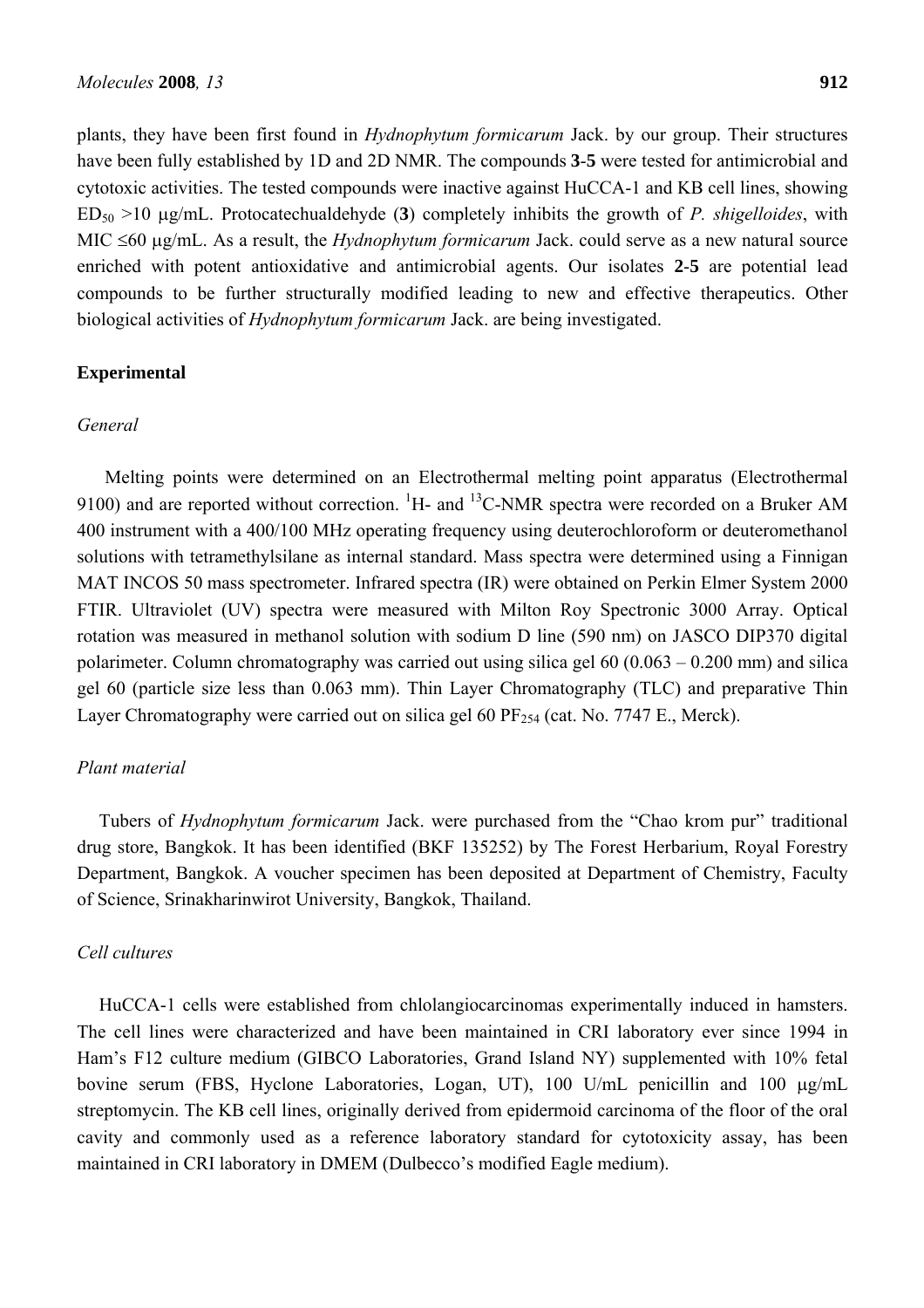#### *Molecules* **2008***, 13* **913**

#### *Extraction and Isolation*

#### *Extraction*

The air-dried tubers of *Hydnophytum formicarum* Jack. (4 kg) were ground and extracted with hexane (10 L  $\times$  7 days  $\times$  3), followed by filtration. The filtrates were combined and evaporated to dryness under reduced pressure to obtain crude hexane extract. Similary, the extraction was carried out using dichloromethane, ethyl acetate and methanol to give the corresponding dichloromethane, ethyl acetate and methanol extracts.

# *Isolation*

The crude hexane extract (15 g) was purified by column chromatography on silica gel. Elution was conducted initially with hexane gradually enriched with acetone. All fractions were collected, monitored by TLC and combined as appropriate. The solvents were evaporated to dryness *in vacuo* to afford 14 fractions (**H1 – H14)**. Fractions **H9** and **H10**, eluted by 3-5% acetone-hexane, were combined and evaporated to give green gum containing white crystals (2.7 g). This mixture was further separated by column chromatography over silica gel using gradient elution (hexane-acetone) to give a white solid. Recrystallization of the solid from hexane-ethyl acetate gave stigmasterol (**1**, 496 mg), m.p. 152-153<sup>o</sup>C.

The crude dichloromethane extract (20 g) was subjected to silica gel column. Initial elution with hexane then gradually increasing with acetone and finally enriched with methanol gave fractions which were collected and combined according to TLC chromatogram. The solvents were evaporated to dryness to afford 18 fractions (**C1 – C18**). Fractions **C9** and **C10** (2.31 g) was repeatedly isolated by silica gel column. Elution with increasing polarity (hexane-acetone) afforded white amorphous compound which was recrystallized from hexane-ethyl acetate to give stigmasterol (**1**, 77 mg), m.p.  $152 - 153$ <sup>o</sup>C.

The crude ethyl acetate extract (59 g obtained from 10 kg of *Hydnophytum formicarum* Jack. which was extracted as described) was isolated by silica gel column. Elution with hexane, then gradually increasing polarity with acetone and finally enriched with methanol were performed. All fractions were collected and combined as usual using TLC monitoring. The solvents were evaporated to dryness to give 11 fractions (**E1 – E11**). Three selected main fractions (**E1 – E3**) were isolated and purified.

Fraction **E1** (13.51 g, yellowish green) was obtained by elution with 20% acetone-hexane. The mixture was subjected to silica gel column eluting with 2% methanol-dichloromethane, and then further purified by preparative TLC using 5% methanol-dichloromethane as a mobile phase to afford a yellow solid. Recrystallization from dichloromethane-methanol furnished *1-(2,4-dihydroxyphenyl)-3- (4-hydroxyphenyl)-2-propen-1-one* (2′,4,4′-trihydroxychalcone, isoliquiritigenin, **2**, 15 mg); yellow solid; m.p. 182-183°C; (lit. 202°C [10], 193.5-195°C [11]); UV λ<sub>max</sub> (MeOH) nm (log ε): 369 (7.42) (in methanol [13] 258 sh, 298 sh, 367); FTIR  $v_{max}$  (KBr, cm<sup>-1</sup>): 3514, 3288, 1634, 1589, 1514, 1371, 1229, 1175 (lit. [11]: 3380, 1626, 1607, 1585, 1543, 1370, 1343, 1320, 1287); <sup>1</sup>H-NMR (CD<sub>3</sub>OD): δ 7.75 (1H, *d*, *J* = 15.4 Hz, H-β), 7.74 (1H, *d*, *J* = 8.8 Hz, H-6′), 7.47 (2H, *d*, *J* = 8.6 Hz, H-2,6), 7.36 (1H, *d*, *J* = 15.4 Hz, H-α), 6.80 (2H, *d*, *J* = 8.6 Hz, H-3,5), 6.36 (1H, *dd*, *J* = 8.8, 2.4 Hz, H-5′), 6.31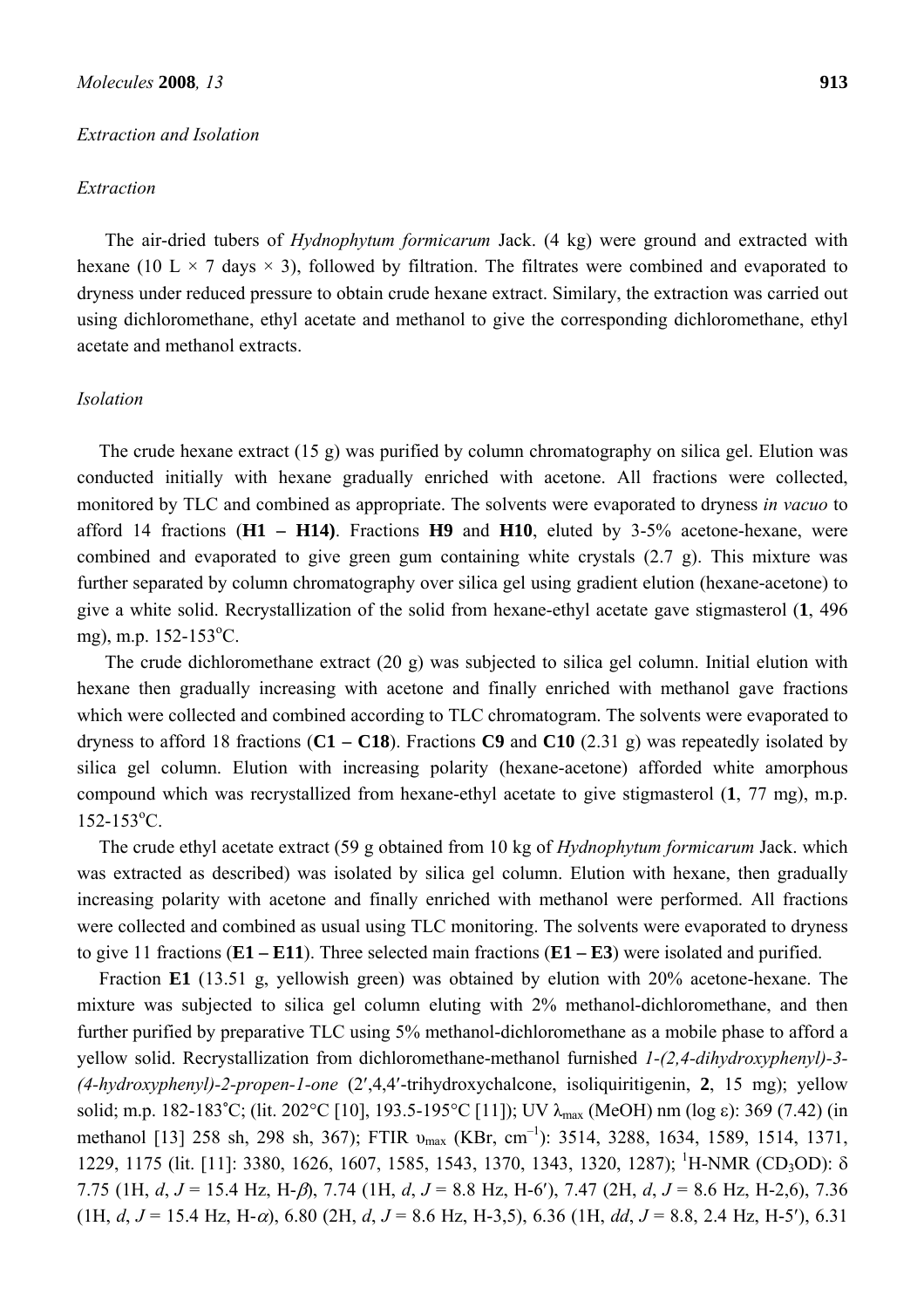(1H, *d*,  $J = 2.4$  Hz, H-3'); <sup>13</sup>C-NMR (CD<sub>3</sub>OD): δ 191.92 (CO), 165.71 (C-4'), 164.36 (C-2'), 159.50 (C-4), 144.40 (CH- $\beta$ ), 131.72 (CH-6'), 130.48 (CH-2,6), 126.58 (C-1), 117.20 (CH- $\alpha$ ), 115.90 (CH-3,5), 113.61 (C-1′), 108.18 (CH-5′), 103.08 (CH-3′); EIMS *m/z* (% relative intensity):256 (M+ , 65), 255 (60), 239 (15), 163 (15), 150 (27), 137 (29), 28 (100) (lit. [12]: 256 (M<sup>+</sup>, 100), 255 (55), 239 (14), 192 (26), 163 (37), 150 (20), 137 (90), 120 (50)).

Fraction **E2** (6.75 g) obtained from elution with 30% acetone-hexane, was further purified by silica gel column chromatography. Elution with increasing amounts of methanol in dichloromethane, then purification by preparative TLC using 3% methanol-dichloromethane as a developing solvent afforded a semi-solid. Recrystallization from methanol-ethyl acetate gave 3,4-dihydroxy-benzaldehyde (protocatechualdehyde, **3**, 15 mg). Brown crystals, m.p. 153-154°C (lit. 154 °C [10], 155-156°C [14], 151-153°C [15]); UV λmax (MeOH) nm (log ε): 232 (6.81), 278 (6.89), 312 (6.94) (in ethanol [16]: 209  $(4.17), 234 (4.15), 281 (4.01), 315 (3.97), 360 (3.05))$ ; FTIR  $v_{\text{max}}$  (KBr, cm<sup>-1</sup>): 3326, 2875, 2825, 1647, 1595, 1537, 1443, 1168, 1119 (lit. [14]: 3220, 1650, 1595, 1440, 1375, 1296, 1165; [15]: 3240, 1680, 1600); <sup>1</sup> H-NMR (CD3OD): δ 9.63 (1H, s, CHO), 7.25 (1H, *br s*, H-2), 7.23 (1H, *br d*, H-6), 6.87 (1H,  $d, J = 8.0$  Hz, H-5); <sup>13</sup>C-NMR (CD<sub>3</sub>OD): δ 191.93 (CHO), 151.74 (C-4), 145.18 (C-3), 129.29 (C-1), 125.83 (CH-6), 114.90 (CH-5), 113.97 (CH-2); EIMS  $m/z$  (% relative intensity) : 138(M<sup>+</sup>,70), 137(100), 109(18).

Fraction **E3** (2.26 g of brown solid obtained from 40% acetone-hexane elution) was rechromatographed on a silica gel column. Elution with 6% methanol-dichloromethane afforded a brown gum, which was further purified by preparative TLC on silica gel developing five times with 6% methanol-dichloromethane to provide two bands. The lower band  $(R_f = 0.40)$  was recrystallized from acetone-methanol to give *2-(3,4-dihydroxyphenyl)-2,3-dihydro-7-hydroxy-4H-1-benzopyran-4 one* (3,4',7-trihydroxyflavanone, butin, **4**, 27.9 mg). The higher band ( $R_f = 0.44$ ) was recrystallized from dichloromethane to yield *1-(2,4-dihydroxyphenyl)-3-(3,4-dihydroxyphenyl)-2-propen-1-one*  (2′,3,4,4′-tetrahydroxychalcone, butein, **5**, 18.7 mg).

*Butin* (4). Yellow solid, m.p. 204-205°C (lit. 205°C [10], 224-225°C [17]); UV  $\lambda_{\text{max}}$  (MeOH) nm (log ε): 233 (6.76), 278 (6.84), 311 (6.89) (lit. [17] 225 (4.21), 327 (3.99) in methanol); FTIR υmax (KBr, cm<sup>-1</sup>): 3491, 3371, 3146, 1666, 1607, 1585, 1327, 1287, 1171, 1115;  $\left[\alpha\right]_D^{29}$ -87° (c 0.03, MeOH)(-); lit. [17],–18.7°  $\pm$  0.8°; c 0.5, MeOH [18]); <sup>1</sup>H-NMR (CD<sub>3</sub>OD):  $\delta$  7.69 (1H, d, J = 8.7 Hz, H-5), 6.87 (1H, *d*, *J* = 1.8 Hz, H-2′), 6.77 (1H, *d*, *J* =8.2 Hz, H-5′), 6.74 (1H, *dd*, *J* = 8.2, 1.8 Hz, H-6′), 6.44 (1H, *dd*, *J*  = 8.7, 2.2 Hz, H-6), 6.32 (1H, *d*, *J* = 2.2 Hz, H-8), 5.22 (1H, *dd*, *J* = 13.2, 2.8 Hz, H-2), 2.94 (1H, *dd*, *J*   $= 13.2, 17.0$  Hz, H-3a), 2.65 (1H, *dd, J* = 17.0, 2.8 Hz, H-3b); <sup>13</sup>C-NMR (CD<sub>3</sub>OD):  $\delta$  192.07 (CO), 164.86 (C-7), 163.77 (C-8a), 144.96 (C-3′), 144.59 (C-4′), 130.31 (C-1′), 128.74 (CH-5), 118.15 (CH-6′), 114.98 (CH-5′), 113.64 (C-4a), 113.21 (CH-2′), 110.65 (CH-6), 102.77 (CH-8), 79.45 (CH-2), 43.62 (CH<sub>2</sub>-3); EIMS  $m/z$  (% relative intensity): 272 (M<sup>+</sup>, 100), 271 (55), 255 (24), 163 (20), 150 (87),  $137 (52)$ ,  $136 (24)$  (lit. [17]:  $272 (M^+, 65)$ ).

*Butein* (**5**). Orange-yellowish needles, m.p. 211-212°C (lit. [10]: 214°C); UV  $\lambda_{\text{max}}$  (MeOH) nm (log  $\varepsilon$ ): 262 (6.88), 380 (7.04) (lit. [13]: 239sh, 266, 319sh, 379 in methanol); FTIR  $v_{\text{max}}$  (KBr, cm<sup>-1</sup>): 3546, 3471, 3295, 1638, 1591, 1557, 1513, 1351, 1234, 1123; <sup>1</sup> H-NMR (CD3OD): δ 7.81 (1H, *d*, *J* = 8.9 Hz, H-6′), 7.70 (1H, *d*, *J* = 15.3 Hz, H-β), 7.40 (1H, *d*, *J* = 15.3 Hz, H-α), 7.15 (1H, *d*,*J* = 1.8 Hz, H-2), 7.05 (1H, *dd*, *J* = 8.2, 1.8 Hz, H-6), 6.82 (1H, *d*, *J* = 8.2 Hz, H-5), 6.40 (1H, *dd*, *J* = 8.9, 2.4 Hz, H-5′),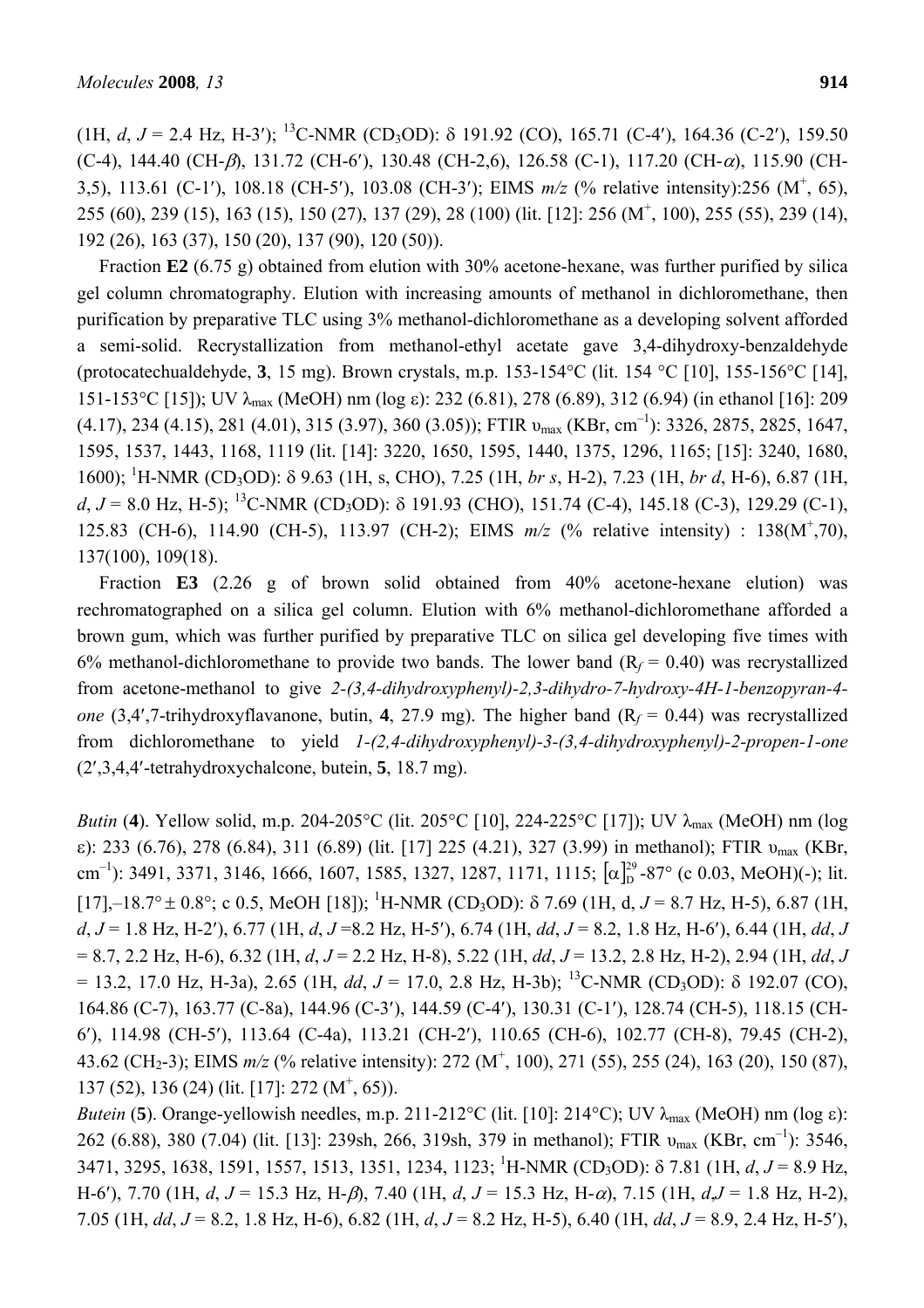6.33 (1H, *d, J* = 2.4 Hz, H-3'); <sup>13</sup>C-NMR (CD<sub>3</sub>OD):  $\delta$  191.87 (CO), 165.49 (C-2'), 164.38 (C-4'), 147.87 (C-3), 144.83 (C-4), 144.61 (CH-β), 131.56 (CH-6′), 126.78 (C-1), 122.19 (CH-6), 116.86 (CH-α), 115.10 (CH-5), 114.28 (CH-2), 113.21 (C-1′), 107.86 (CH-5′), 102.66 (CH-3′); EIMS *m/z* (% relative intensity): 272 ( $M^+$ , 60), 255 (9), 163 (30), 150 (30), 137 (100), 123 (12), 110 (18).

# *Biological evaluation: Antimicrobial assay* [19]

Antimicrobial activity of the crude extracts and isolates **3–5** was investigated using the agar dilution method [19]. Briefly, the tested compounds dissolved in either  $CH_2Cl_2$  or MeOH were individually mixed with Müller Hinton (MH) broth to obtain a final volume of 2 mL. Two-fold dilution was prepared and the solution was then transferred to the MH agar solution to yield the final concentrations ranging from 256-4 μg/mL. Twenty seven strains of microorganisms (listed below), cultured in MH broth at 37°C for 24 h, were diluted with 0.9 % normal saline solution to adjust the cell density of  $10^8$  CFU/mL.

# **Gram-negative bacteria**

*Escherichia coli* ATCC 25922 *Klebsiella pneumoniae* ATCC 700603 *Serratia marcescens* ATCC 8100 *Salmonella typhimurium* ATCC 13311 *Salmonella choleraesuis* ATCC 10708 *Shewanella putrefaciens* ATCC 8671 *Achromobacter xylosoxidans* ATCC 2706 *Pseudomonas aeruginosa* ATCC 15442 *Pseudomonas stutzeri* ATCC 17587 **Gram-positive bacteria**  *Staphylococcus aureus* ATCC 29213 *Staphylococcus aureus* ATCC 25923 *Enterococcus faecalis* ATCC 29212 *Enterococcus faecalis* ATCC 33186 *Micrococcus lutens* ATCC 10240 *Bacillus subtilis* ATCC 6633 *Corynebacterium diphtheriae* NCTC 10356 **Yeasts**  *Saccharomyces cereviseae* ATCC 2601 *Candida albican*s ATCC 90028

**Clinical specimens Gram-negative bacteria**  *Shigella dysenteriae Salmonella enteritidis type C Morganella morganii Aeromonas hydrophila Citrobacter freundii Plesiomonas shigelloides* **Gram-positive bacteria**  *Streptococcus pyogenes* II *Bacillus cereus Listeria monocytogenes*

The organisms were inoculated onto each plate using a multipoint inoculator and further incubated at 37°C for 18-48 h. Compounds which possessed high efficacy to inhibit bacterial cell growth were analyzed.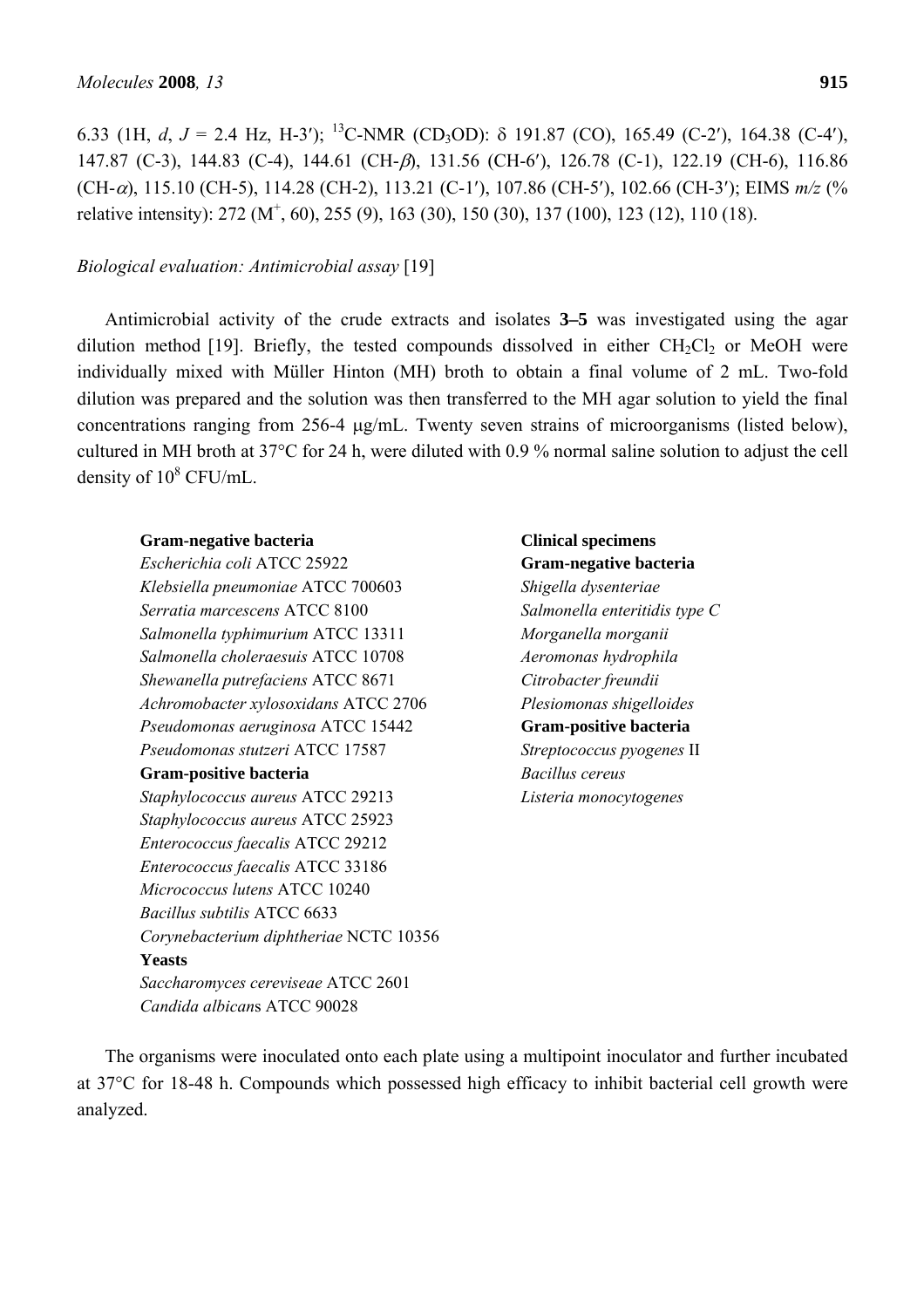#### *Antioxidative assay* [20, 21]

Two methods were used, DPPH and SOD assays. The antioxidative activity of the crude extracts was elucidated by DPPH radical scavenging assay [20]. When DPPH (a stable purple color) reacts with an antioxidant compound, it is reduced to yield a light-yellow color of diphenylpicrylhydrazine.

Changes of the color can be spectrophotometrically measured. In this study, experiment was initiated by preparing 0.2 mM solution of DPPH in methanol. One mL of this solution was added sample solution (1 mg/mL dissolved in methanol, 0.5 mL). After 30 min, absorbance was measured at 517 nm and the percentage of radical scavenging activity was calculated from the following equation:

% Radical scavenging =  $(1-Abs.sumle/Abs.cont) \times 100$ 

where Abs.cont is the absorbance of the control reaction and Abs.sample is the absorbance in the presence of sample.

The SOD activity was assayed by measuring inhibition of the photoreduction of nitro blue tetrazolium (NBT) [21]. The indirect assay is comprised of several reactions: the photochemically excited riboflavin was first reduced by methionine into a semiquinone, which donated an electron to oxygen to form the superoxide source. The superoxide readily converted NBT into a purple formazan product. In this regard, the SOD activity was inversely related to the amount of formazan formed.

## *Cytotoxic assay* [22]

 Cytotoxic activity was determined by a slightly modified quantitative cytotoxicity assay from other investigators [22]. Briefly, the confluent cell monolayers were trypsinized and diluted with appropriate culture medium to a final concentration of  $3\times10^5$ cells/mL. Portions (100 µL) containing approximately  $3\times10^4$  cells were distributed into 96-well flat-bottomed tissue culture plates and incubated overnight at  $37^{\circ}$ C in a humidified  $5\%$  CO<sub>2</sub> incubator. Solutions (100 µL) containing different concentrations of tested compounds  $3 - 5 (0.001 - 10 \text{ µg/mL})$  or taxol  $(0.012 - 1.2 \text{ µg/mL})$ were added to each well and the plates were incubated as above for an additional 48 h. After the incubation, each well was washed (x 3) with phosphate-buffered saline (PBS, pH 7.2) and then stained with crystal violet. After the excess dye was removed, the stained cells were lysed with 100 mM HCl (100 μL) in absolute methanol and the optical density was determined by a microtitre plate reader (Titertek, Multiskan MCC/340) set to read at a wavelength of 540 nm. All tests were carried out in quadruplicate and the mean value was calculated. The activity was expressed as  $ED_{50}$  (the effective dose that inhibits 50% of cell growth).

#### **Acknowledgements**

We thank the Faculty of Science, Srinakharinwirot University, the Faculty of Medical Technology, Mahidol University, and Chulabhorn Research Institute for facilities and supports. This project was partially supported by the annual budget grant of Mahidol University (B.E. 2551-2555).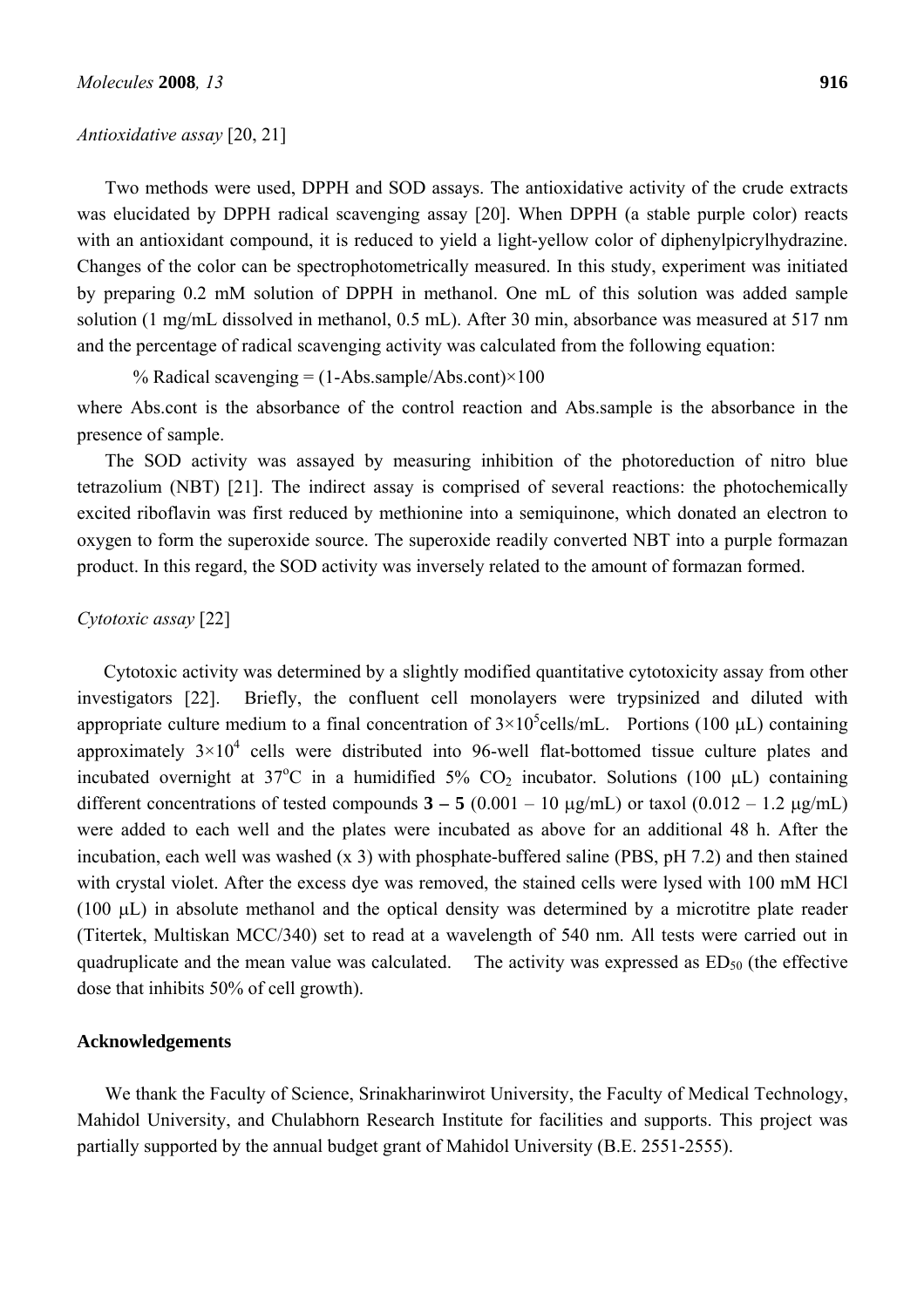# **References**

- 1. Morse, C. *Ecology & Evolutionary Biology Conservatory* (Online 2000, 30 March). http://florawww.eeb.uconn.edu/acc\_num/198500652.html.
- 2. Huxley, C. R.; Jebb, M. H. P. The tuberous epiphytes of the rubiaceae 1: A new subtribe-the hydnophytinae. *Blumea* **1991**, *36*, 1-20.
- 3. Smitinund, T. *Thai plant names (botanical names-vernacular names)*; Funny Publishing: Bangkok, **1980**; pp. 183-184.
- 4. Prommee, P. *Thai traditional medicine*; Mahachulalongkon Publishing: Bangkok, **1988**; p. 51.
- 5. Beckstrom-Sternberg, S. M.; Duke J. A.; Wain K. K. *The Ethnobotany Database*; (Online 1994, July). http://probe.nal.usda.gov:8300/cgi-bin/webace?db=ethnobotdb& class =Taxon&object= Hydnophytum+formicarium.
- 6. Nguyen, M. T.; Awale, S.; Tezuka, Y.; Tran, Q. L.; Watanabe, H.; Kadota, S. Xanthine oxidase inhibitory activity of Vietnamese medicinal plants. *Biol. Pharm. Bull.* **2004**, *27*, 1414-1421.
- 7. Ueda, J. Y.; Tezuka, Y.; Banskota, A. H.; Tran, Q. L.; Tran, Q. K.; Hariyama, Y.; Saiki, I.; Kadota, S. Antiproliferative activity of Vietnamese medicinal plants. *Biol. Pharm. Bull.* **2002**, *25*, 753-760.
- 8. Huxley, C. Symbiosis between ants and epiphytes. *Biol. Rev.* **1980**, *55*, 321-340.
- 9. Pouchert, C. J.; Bekke, J. *The Aldrich library of 13C and 1 H FTNMR spectra*; Aldrich Chemical Company: Wisconsin, **1993**; p. 569.
- 10. Devon, T. K.; Scott, A. I. *Handbook of naturally occurring compounds: acetogenins, shikimates and carbohydrates*; Academic Press: New York, **1975**; Vol. 1, pp. 10-167.
- 11. Saitoh, T.; Noguchi, H.; Shibata, S. A new isoflavone and the corresponding isoflavanone of licorice root. *Chem. Pharm. Bull.* **1978**, *26*, 144-147.
- 12. Yenesew, A.; Midiwo, J. O.; Waterman, P. G. Rotenoids, isoflavones and chalcones from the stem bark of *Mellettia usaramensis* subspecies *usaramensis. Phytochemistry* **1998**, *47*, 295-300.
- 13. Mabry, T. J.; Markham, K. R.; Thomas, M. B. *The systematic identification of flavonoids*; Springer-Verlag: New York, **1970**; pp. 165-166.
- 14. Kuroyanagi, M.; Fukuoka, M.; Yoshihira, K; Natori, S. Chemical and toxicology studies on bracken fern, *Pteridium aquilinum* var. *latiusculum*. III. Further characterization of pterosins and pterosides, sesquiterpenes and the glucosides having 1-indanone skeleton, from the rhizomes. *Chem. Pharm. Bull.* **1979**, *27*, 592-601.
- 15. Hata, K.; Baba, K; Kozawa, M. Chemical studies on the heartwood of *Cassia garrettiana* CRAIB. II. nonanthraquinonic constituents. *Chem. Pharm. Bull.* **1979**, *27*, 984-989.
- 16. Santavy′, F.; Walterova′, D.; Hruban, L. Ultraviolet spectra, methoxy and methylenedioxy groups of some aromatic compounds and alkaloids. IV; The effect of hydroxyl, methoxyl and methylenedioxy groups on the ultraviolet spectra of aromatic compounds conjugated with an oxogroup or with and α*,* β*-*double bond in the side chain. *Coll.t Czech. Chem. Commun.* **1970**, *37*, 1825-1850.
- 17. Van der Westhuizen, J. H.; Ferreira, D.; Roux, D. G. Photochemical deoxygenation of an α-ketol: The dihydroflavonol-flavanone conversion. *J. Chem. Soc. Perkin Trans I.* **1980**, 1003-1006.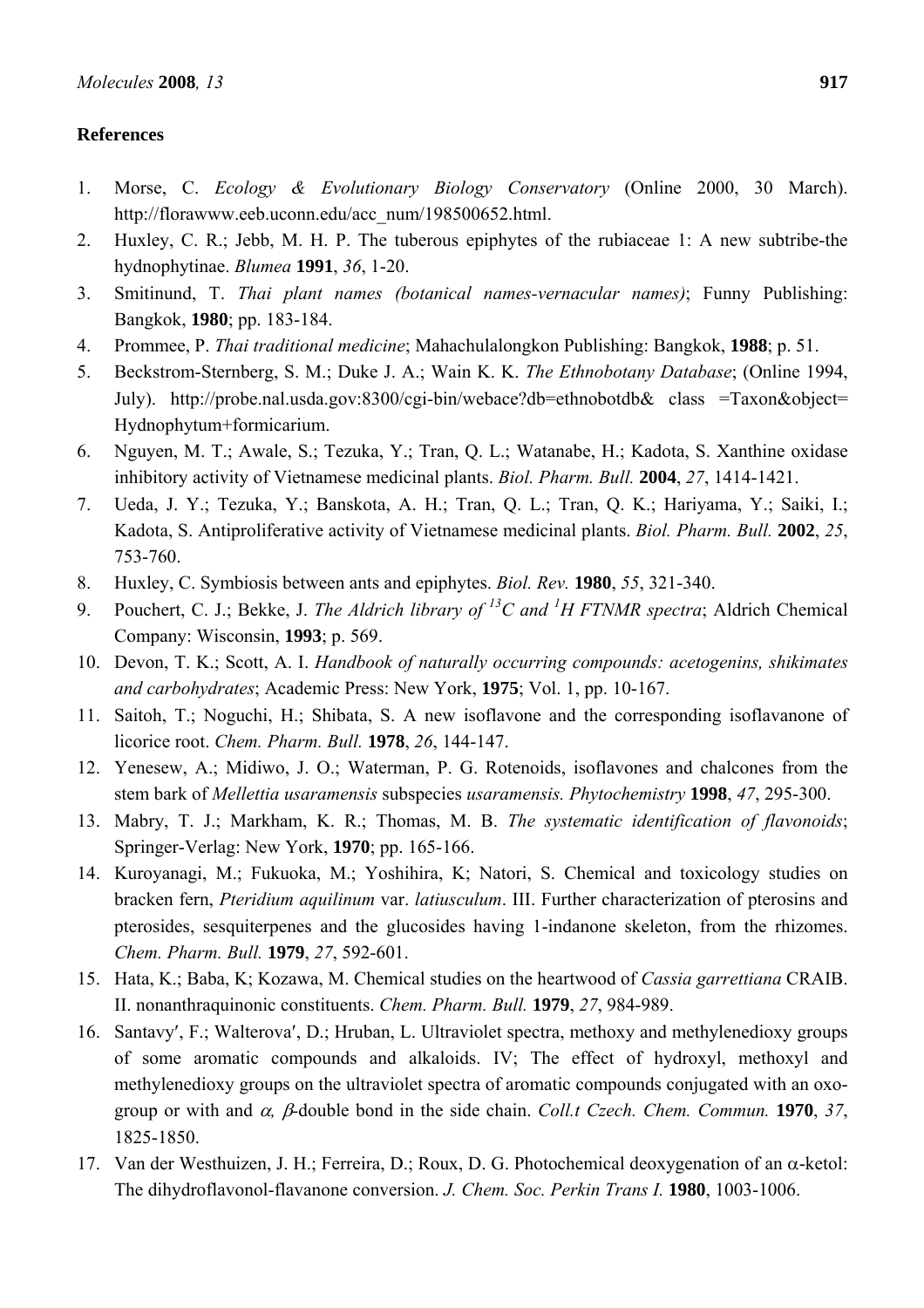- 18. Roux, D. G.; Paulus, E. Condensed tannins. 10. Isolation of (-)-butin and butein from wattle heartwoods. *Biochem. J.* **1961**, *80*, 62-63.
- 19. Baron, E. J.; Peterson, L. R.; Finegold, S. M. Methods for testing antimicrobial effectiveness; In *Bailey and Scott's diagnostic microbiology*; Mosby-Year Book: St. Louis, MI, **1994**; pp. 168-193.
- 20. Yen, G. C.; Hsieh, G. C. Antioxidant effects on dopamine and related compounds. *Biosci. Biotechnol. Biochem.* **1997**, *61*, 1646-1649.
- 21. Piacham T.; Isarankura-Na-Ayudhya C.; Nantasenamat C.; Yainoy S.; Ye L.; Prachayasittikul V. Metalloantibiotic Mn(II)-bacitracin complex mimicking manganese superoxide dismutase. *Biochem. Biophys. Res. Comm.* **2006**, *341*, 925-930.
- 22. Tengchaisri, T.; Chawengkirttikul, R.; Rachaphaew, N.; Reutrakul, V.; Sangsuwan, R.; Sirisinha, S. Antitumor activity of triptolide against cholangiocarcinoma growth *in vitro* and in hamsters. *Cancer Lett.* **1998**, *133*, 169-175.
- 23. Bate-Smith, E. C.; Swain, T. The isolation of 2,4,4'-trihydroxychalcone from yellow varieties of *Dahlia variabilis*. *J. Chem. Soc.* **1953**, 2185-2187.
- 24. Vaya, J.; Belinky, P. A.; Aviram, M. Antioxidant constituents from licorice roots: isolation, structure elucidation and antioxidative capacity toward LDL oxidation. *Free Radic. Biol. Med.* **1997**, *23*, 302-313.
- 25. Kong, L. D.; Zhang, Y.; Pan, X.; Tan, R. X.; Cheng, C. H. Inhibition of xanthine oxidase by liquiritigenin and isoliquiritigenin isolated from *Sinofranchetia chinensis*. *Cell. Mol. Life Sci.* **2000**, *57*, 500-505.
- 26. Zheng, Z.-P.; Cheng, K.-W.; Chao, J.; Wu, J.; Wang, M. Tyrosinase inhibitors from paper mulberry (*Broussonetia papyrifera*). *Food Chem.* **2008**, *106*, 529-535.
- 27. Hayashi, H.; Hiraoka, N.; Ikeshiro, Y.; Yamamoto, H. Organ specific localization of flavonoids in *Glycyrrhiza glabra* L. *Plant Sci.* **1996**, *116*, 233-238.
- 28. Wegener, J. W.; Nawrath, H. Cardiac effects of isoliquiritigenin. *Eur. J. Pharmacol.* **1997**, *326*, 37-44.
- 29. Wegener, J. W.; Nawrath, H. Differential effects of isoliquiritigenin and YC-1 in rat aortic smooth muscle. *Eur. J. Pharmacol.* **1997**, *323*, 89-91.
- 30. Tawata, M.; Aida, K.; Noguchi, T.; Ozaki, Y.; Kume, S.; Sasaki, H.; Chin, M.; Onaya, T. Antiplatelet action of isoliquiritigenin, an aldose reductase inhibitor in licorice. *Eur. J. Pharmacol.* **1992**, *212*, 87-92.
- 31. Yu, S. M.; Kuo, S. C. Vasorelaxant effect of isoliquiritigenin, a novel soluble guanylate cyclase activator, in rat aorta. *Br. J. Pharmacol.* **1995**, *114*, 1587-1594.
- 32. Haraguchi, H.; Ishikawa, H.; Mizutani, K.; Tamura, Y.; Kinoshita, T. Antioxidative and superoxide scavenging activities of retrochalcones in *Glycyrrhiza inflata*. *Bioorg. Med. Chem.* **1998**, *6*, 339-347.
- 33. Kobayashi, S.; Miyamoto, T.; Kimura, I.; Kimura, M. Inhibitory effect of isoliquiritigenin, a compound in licorice root, on angiogenesis *in vivo* and tube formation *in vitro*. *Biol. Pharm. Bull.* **1995**, *18*, 1382-1386.
- 34. Hsu, Y.-L.; Kuo, P.-L.; Lin, C.-C. Isoliquiritigenin induces apoptosis and cell cycle arrest through p53-dependent pathway in Hep G2 cells. *Life Sci.* **2005**, *77*, 279-292.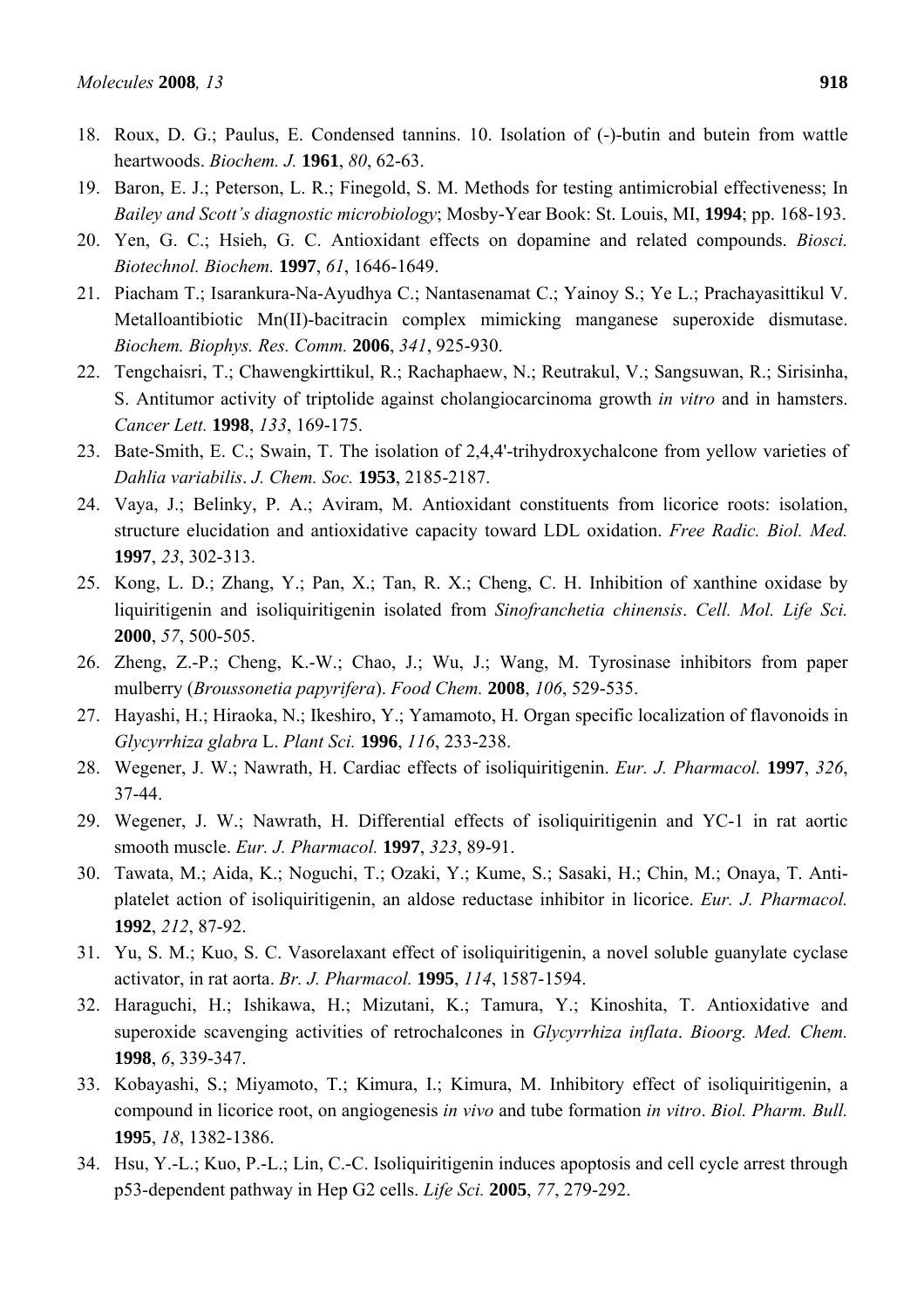- 35. Kuma, S.; Sharma, A.; Madan, B.; Singhal, V.; Ghosh, B. Isoliquiritigenin inhibits IkB kinase activity and ROS generation to block TNF- $\alpha$  induced expression of cell adhesion molecules on human endothelial cells. *Biochem. Pharmacol.* **2007**, *73*, 1602-1612.
- 36. Takahashi, T.; Takasuka, N.; Iigo, M.; Baba, M.; Nishino, H.; Tsuda, H.; Okuyama, T. Isoliquiritigenin, a flavonoid from licorice, reduces prostaglandin E2 and nitric oxide, causes apoptosis, and suppresses aberrant crypt foci development. *Cancer Sci.* **2004**, *95*, 448-453.
- 37. Jung, J. I.; Chung, E.; Seon, M. R.; Shin, H.-K.; Kim, E. J.; Lim, S. S.; Chung, W.-Y.; Park, K.- K.; Park J. H. Y. Isoliquiritigenin (ISL) inhihits ErbB3 signaling in prostate cancer cells. *BioFactors* **2006**, *28*, 159-168.
- 38. Figueiredo, A. R.; Campos, F.; de Freitas, V.; Hogg, T.; Couto, J. A. Effect of phenolic aldehydes and flavonoids on growth and inactivation of *Oenococcus oeni* and *Lactobacillus hilgardii. Food Microbiol.* **2008**, *25*, 105-112.
- 39. Martin, T. S.; Kikuzaki, H.; Hisamoto, M.; Nakatani, N. Constituents of *Amomum tsao-ko* and their radical scavenging and antioxidant activities. *J. Am. Oil Chem. Soc.* **2000**, *77*, 667-673.
- 40. Lee, T. Y.; Chang, H. H.; Wang, G. J.; Chiu, J. H.; Yang, Y. Y.; Lin, H. C. Water-soluble extract of *Salvia miltiorrhiza* ameliorates carbon tetrachloride-mediated hepatic apoptosis in rats. *J. Pharm. Pharmacol.* **2006**, *58*, 659-665.
- 41. Lu, Y.; Yeap, F. L. Salvianolic acid L, a potent phenolic antioxidant from *Salvia officinalis. Tetrahedron Lett.* **2001**, *42*, 8223-8225.
- 42. Lee, S.; Shim, S. H.; Kim, J. S.; Shin, K. H.; Kang, S. S. Aldose reductase inhibitors from the fruiting bodies of *Ganoderma applanatum. Biol. Pharm. Bull.* **2005**, *28*, 1103-1105.
- 43. Shibata, M.-A.; Hirose, M.; Yamada, M.; Tatematsu, M.; Uwagawa, S.; Ito, N. Epithelial cell proliferation in rat forestomach and glandular stomach mucosa induced by catechol and analogous dihydroxybenzenes. *Carcinogenesis* **1990**, *11*, 997-1000.
- 44. Kim, Y. S.; Kim, N. H.; Lee, S. W.; Lee, Y. M.; Jang, D. S.; Kim, J. S. Effect of protocatechualdehyde on receptor for advanced glycation end products and TGF-β1 expression in human lens epithelial cells cultured under diabetic conditions an on lens opacity in streptozotocin-diabetic rats. *Eur. J. Pharmacol.* **2007**, *569*, 171-179.
- 45. Lai, P. K.; Oh-Hara, T.; Tamura, Y.; Kawazoe, Y.; Konno, K.; Sakagami, H.; Tanaka, A.; Nonoyama, M. Polymeric phenylpropenoids are the active components in the pine cone extract that inhibit the replication of type-1 human immunodeficiency virus *in vitro*. *J. Gen. Appl. Microbiol.* **1992**, *38*, 303-312.
- 46. Bhargava, S. K. Estrogenic and postcoital anticonceptive activity in rats of butin isolated from *Butea monosperma* seed. *J. Ethnopharmacol.* **1986**, *18*, 95-101.
- 47. Lee, M.-H.; Lin, Y.-P.; Hsu, F.-L.; Zhan, G.-R.; Yen, K.-Y. Bioactive constituents of *Spatholobus suberectus* in regulating tyrosinase-related proteins and mRNA in HEMn cells. *Phytochemistry*  **2006**, *67*, 1262-1270.
- 48. Perkin F. R. S., A. G.; Hummel, J. J. CXLVII.-The colouring principle of the flowers of the *Butea Frondosa*. *J. Chem. Soc. Trans.* **1904**, *85*, 1459-1472.
- 49. Shimokoriyama, M.; Geissman, T. A. Anthochlor pigments. XIV. The pigments of *Viguiera multiflora* (Nutt.) and *Baeria chrysostoma* (F. and M.). *J. Org. Chem.* **1960**, *25*, 1956-1959.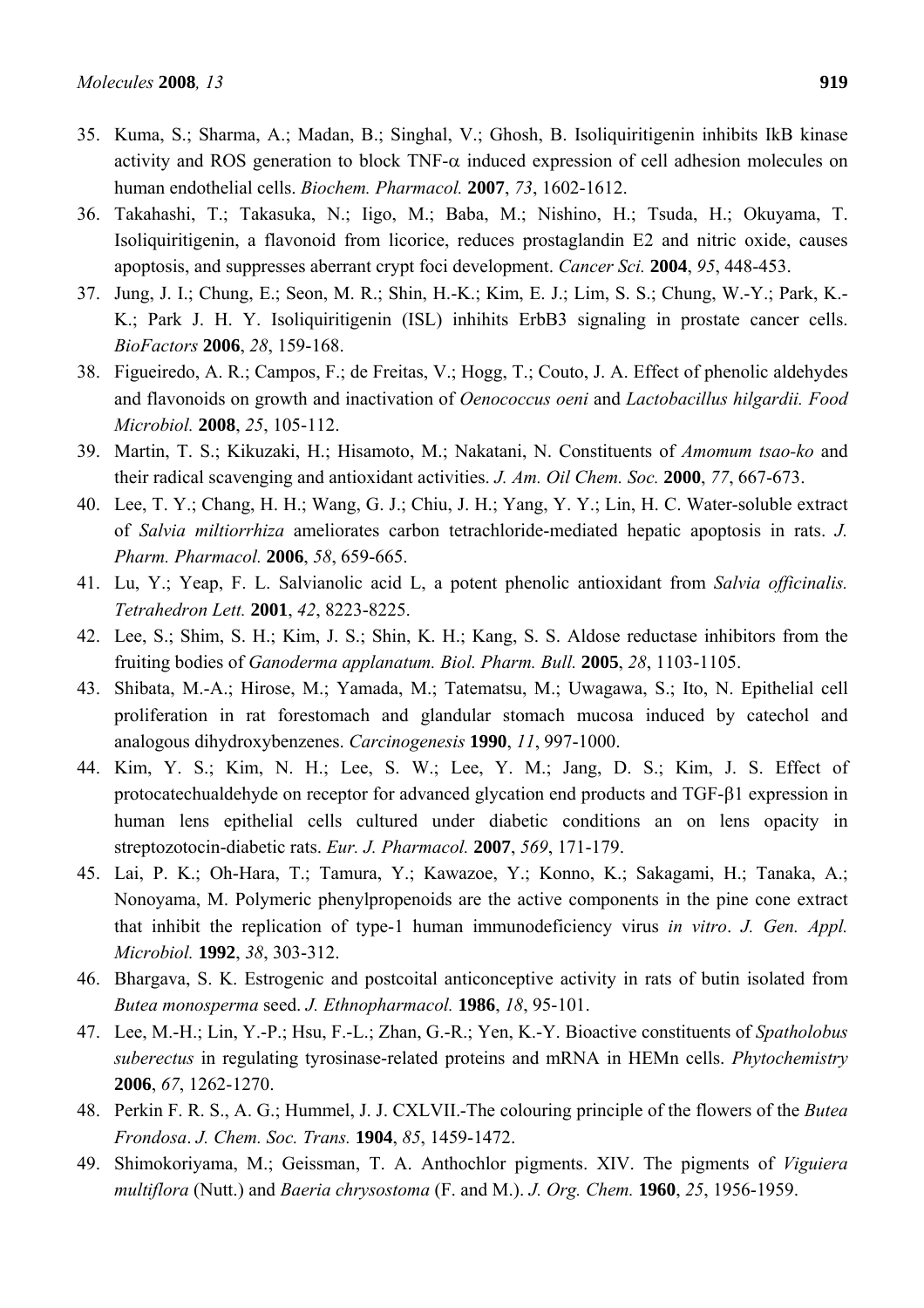- 50. Geissman, T. A. Anthochlor pigments. III. The pigments of *Cosmos sulphureus*. *J. Chem. Soc.* **1942**, *64*, 1704-1707.
- 51. Geissman, T. A; Harborne, J. B.; Seikel, M. K. Anthochlor pigments. XI. The Constituents of *Coreopsis maritima*. Reinvestigation of *Coreopsis gigantea*. *J. Am. Chem. Soc.* **1956**, *78*, 825- 829.
- 52. Cheng, Z.-J.; Kuo, S.-C.; Chan, S.-C.; Ko, F.-N.; Teng, C.-M. Antioxidant properties of butein isolated from *Dalbergia odorifera*. *Biochim. Biophys. Acta.* **1998**, *1392*, 291-299.
- 53. Chan, S. C.; Chang, Y. S.; Wang, J. P.; Chen, S. C.; Kuo, S. C. Three new flavonoids and antiallergic, anti-inflammatory constituents from the heartwood of *Dalbergia odorifera*. *Planta Med.* **1998**, *64*, 153-158.
- 54. Sogawa, S.; Nihro, Y.; Ueda, H.; Miki, T.; Matsumoto, H.; Satoh, T. Protective effects of hydroxychalcones on free radical-induced cell damage. *Biol. Pharm. Bull.* **1994**, *17*, 251-256.
- 55. Lee, J. C.; Lim, K. T.; Jang, Y. S. Identification of *Rhus verniciflua* stokes compounds that exhibit free radical scavenging and anti-apoptotic properties. *Biochim. Biophys. Acta.* **2002**, *1570*, 181-191.
- 56. Chen, W.-J.; Song, J.-R.; Guo, P.; Wen, Z.-Y. Butein, a more effective antioxidant than  $\alpha$ tocopherol. *J. Mol. Struct. THEOCHEM* **2006**, 763, 161-164.
- 57. Lee, S. H.; Seo, G. S.; Sohn, D. H. Inhibition of lipopolysaccharide-induced expression of inducible nitric oxide synthase by butein in RAW264.7 cells. *Biochem. Biophys. Res. Comm.* **2004**, *323*, 125-132.
- 58. Lee, S. H.; Seo, G. S.; Jin, X. Y.; Ko, G.; Sohn, D. H. Butein blocks tumor necrosis factor αinduced interleukin 8 and matrix metalloproteinase 7 production by inhibiting p38 kinase and osteopontin mediated signaling events in HT-29 cells. *Life Sci.* **2007**, *81*, 1535-1543.
- 59. Wang, Y.; Chan, F. L.; Chen, S.; Leung, L. K. The plant polyphenol butein inhibits testosteroneinduced proliferation in breast cancer cells expressing aromatase. *Life Sci.* **2005**, *77*, 39-51.
- 60. Yu, S. M.; Cheng, Z. J.; Kuo, S. C. Endothelium-dependent relaxation of rat aorta by butein, a novel cyclic AMP-specific phosphodiesterase inhibitor. *Eur. J. Pharmacol.* **1995**, *280*, 69-77.
- 61. Kang, D. G.; Kim, Y. C.; Sohn, E. J.; Lee, Y. M.; Lee, A. S.; Yin, M. H.; Lee, H. S. Hypotensive effect of butein via the inhibition of angiotensin converting enzyme. *Biol. Pharm. Bull.* **2003**, *26*, 1345-1347.
- 62. Hayashi, K.; Nagamatsu, T.; Honda, S.; Sukuki, Y. Butein (3,4,2′,4′-tetrahydroxychalcone) ameliorates experimental anti-glomerular basement membrane antibody-associated glomerulonephritis. *Eur J. Pharmacol.* **1996**, *316*, 297-306.
- 63. Kim, N. Y.; Pae, H. O.; Oh, G. S.; Kang, T. H.; Kim, Y. C.; Rhew, H. Y.; Chung, H. T. Butein, a plant polyphenol, induces apoptosis concomitant with increased caspase-3 activity, decreased Bcl-2 expression and increased Bax expression in HL-60 cells. *Pharmacol. Toxicol.* **2001**, *88*, 261-266.
- 64. Iwashita, K.; Kobori, M.; Yamaki, K.; Tsushida, T. Flavonoids inhibit cell growth and induce apoptosis in B16 melanoma 4A5 cells. *Biosci. Biotechnol. Biochem.* **2000**, *64*, 1813-1820.
- 65. Hung, C.-Y.; Yen, G.-C. Extraction and identification of antioxidative components of Hsian-tsao *(Mesona procumbens* Hemsl.). *Lebensm.-Wiss. u.-Technol.* **2001**, *34*, 306-311.